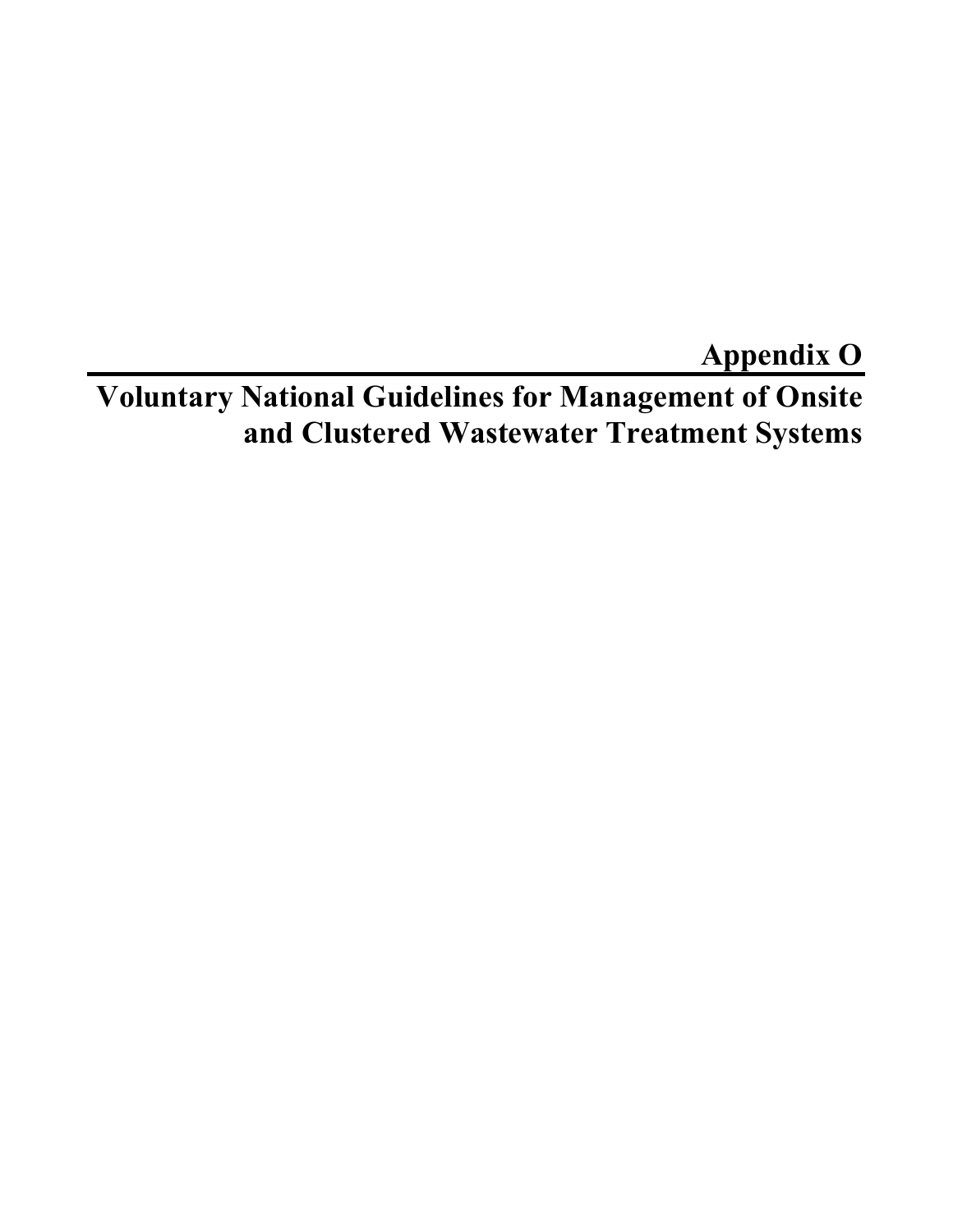

**Voluntary National Guidelines for Management of Onsite and Clustered (Decentralized) Wastewater Treatment Systems**

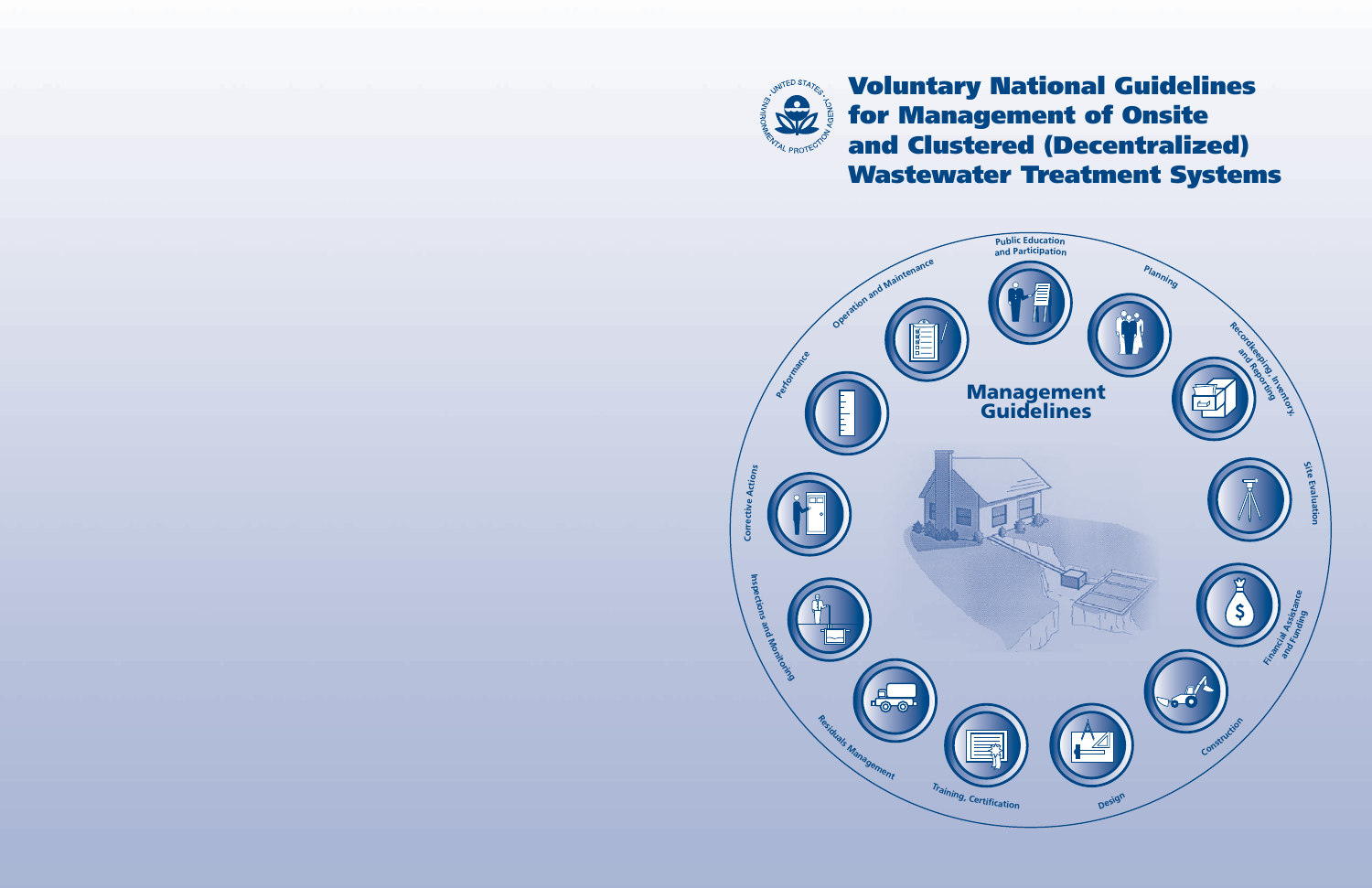# **APPENDIX A: MANAGEMENT MODELS**

**This appendix presents a description of activities associated with each program element and**  identifies the party responsible for each activity. A detailed discussion is presented in the **Management Handbook. Activities in bold are activities added to program elements from the preceding Management Model.**

Note: If applicable, National Pollutant Discharge Elimination System (NPDES) requirements under the Clean Water Act (CWA) or Underground Injection Control (UIC) requirements under the Safe Drinking Water Act (SDWA) supercede any less stringent or inconsistent provisions. Program elements in each model help inform the state, tribe, or EPA in establishing NPDES permit requirements.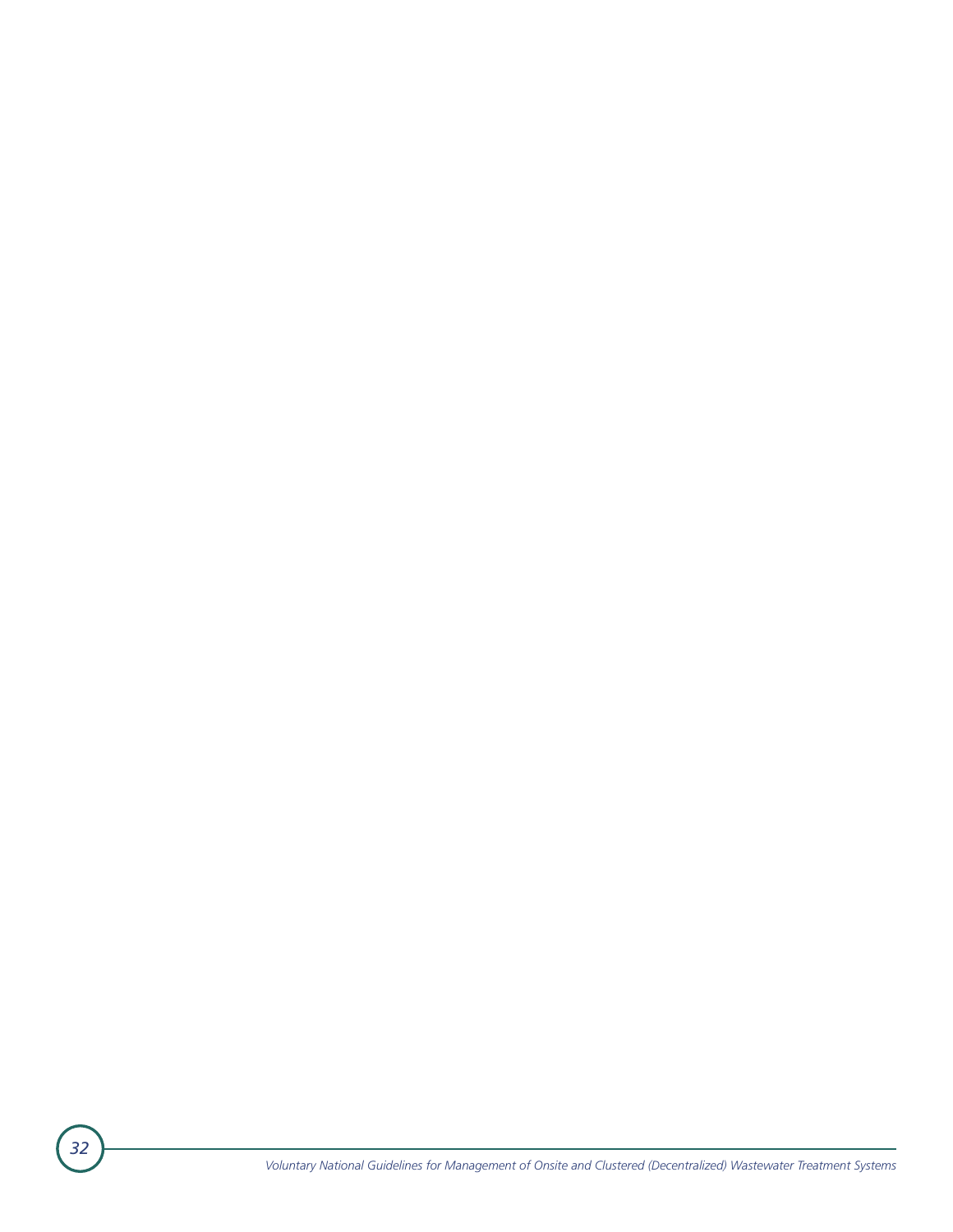## **MANAGEMENT MODEL 1: HOMEOWNER AWARENESS**

Objective: To ensure that conventional onsite systems are sited and constructed properly in accordance with appropriate state, tribal, and local regulations and codes; that they are periodically inspected; and, if necessary, that they are repaired by the Owner. The Regulatory Authority maintains a record of the location of all systems and periodically provides the Owner/User with notices regarding operation and preventive maintenance recommendations.

| <b>PROGRAM</b><br><b>ELEMENT</b>                                 | <b>RESPONSIBLE</b><br><b>PARTY</b>                 | <b>ACTIVITY</b>                                                                                                                                                                                                                                                                                                                                                                                                                                                                                                                                            |                             |
|------------------------------------------------------------------|----------------------------------------------------|------------------------------------------------------------------------------------------------------------------------------------------------------------------------------------------------------------------------------------------------------------------------------------------------------------------------------------------------------------------------------------------------------------------------------------------------------------------------------------------------------------------------------------------------------------|-----------------------------|
|                                                                  | Regulatory<br>Authority                            | • Educate Owner/User on purpose, use, and care of treatment system.<br>. Provide public review and comment periods of any proposed program or rule changes.                                                                                                                                                                                                                                                                                                                                                                                                |                             |
| <b>PUBLIC</b>                                                    | <b>Service Provider</b>                            | • Be informed of existing rules and review and comment on any proposed program and/or rule<br>changes.<br>• Participate in advisory committees established by the Regulatory Authority.                                                                                                                                                                                                                                                                                                                                                                    |                             |
| <b>EDUCATION AND</b><br><b>PARTICIPATION</b>                     | Owner/User                                         | . Be informed of purpose, use, and care of treatment system.<br>. Be informed of existing rules and review and comment on any proposed program and/or rule<br>changes.<br>. Participate in advisory committees established by the Regulatory Authority.                                                                                                                                                                                                                                                                                                    |                             |
| <b>PLANNING</b>                                                  | Regulatory<br>Authority                            | • Coordinate program rules and regulations with state, tribal, and local planning and zoning<br>and other water-related programs.<br>. Evaluate potential risks of wastewater discharges to limit environmental impacts on receiving<br>environments during the rule making process.<br>. Limit potential risks of environmental impacts from residuals management program and<br>evaluate available handling/treatment capacities.<br>• Inform local planning authority of rule changes and recommend its evaluation of potential<br>impacts on land use. | MANAGEMENT MODEL            |
|                                                                  | Developer                                          | • Hire planners, certified site evaluators, and designers to ensure that all lots of proposed<br>subdivision plats meet requirements for onsite treatment prior to final plat.                                                                                                                                                                                                                                                                                                                                                                             |                             |
|                                                                  | Regulatory<br>Authority                            | · Establish system failure criteria to protect public health, e.g., wastewater backups in building,<br>wastewater ponding on ground surface, insufficient separation from ground water or wells.                                                                                                                                                                                                                                                                                                                                                           | ÷                           |
| <b>PERFORMANCE</b>                                               | Owner/User                                         | • Regularly maintain system in proper working order.                                                                                                                                                                                                                                                                                                                                                                                                                                                                                                       |                             |
|                                                                  | <b>Licensing Board/</b><br>Regulatory<br>Authority | . Develop and administer training, testing, and certification/licensing program for site<br>evaluators, designers, contractors, and pumpers/haulers.<br>. Maintain a current certified/licensed Service Provider listing.                                                                                                                                                                                                                                                                                                                                  |                             |
| <b>TRAINING AND</b><br><b>CERTIFICATION/</b><br><b>LICENSING</b> | <b>Service Provider</b>                            | • Obtain appropriate certification(s)/license(s) and continuing education as required.<br>. Obtain training from the manufacturer or vendor regarding appropriate use, installation<br>requirements, and O&M procedures of any proprietary equipment to be installed.<br>• Comply with applicable federal, state, tribal, and local requirements.                                                                                                                                                                                                          | <b>HONIDOWNARY AWARDESS</b> |
|                                                                  | Owner/User                                         | . When using third-party services, contract with only the appropriate certified/licensed Service<br>Providers.                                                                                                                                                                                                                                                                                                                                                                                                                                             |                             |
|                                                                  | Regulatory<br>Authority                            | • Codify prescriptive requirements for site evaluation procedures.<br>. Codify criteria for treatment site characteristics suitable for permitted designs that will<br>prevent unacceptable impacts on ground and surface water resources.                                                                                                                                                                                                                                                                                                                 |                             |
| <b>SITE</b><br><b>EVALUATION</b>                                 | <b>Site Evaluator</b>                              | · Obtain certification/license to practice.<br>. Describe site and soil characteristics, determine suitability of site with respect to code<br>requirements, and estimate site's hydraulic and treatment capacity.<br>. Comply with applicable federal, state, tribal, and local requirements in the evaluation of sites<br>for wastewater treatment and dispersal.                                                                                                                                                                                        |                             |
|                                                                  | Owner                                              | • Hire a certified/licensed site evaluator to perform site evaluation.                                                                                                                                                                                                                                                                                                                                                                                                                                                                                     |                             |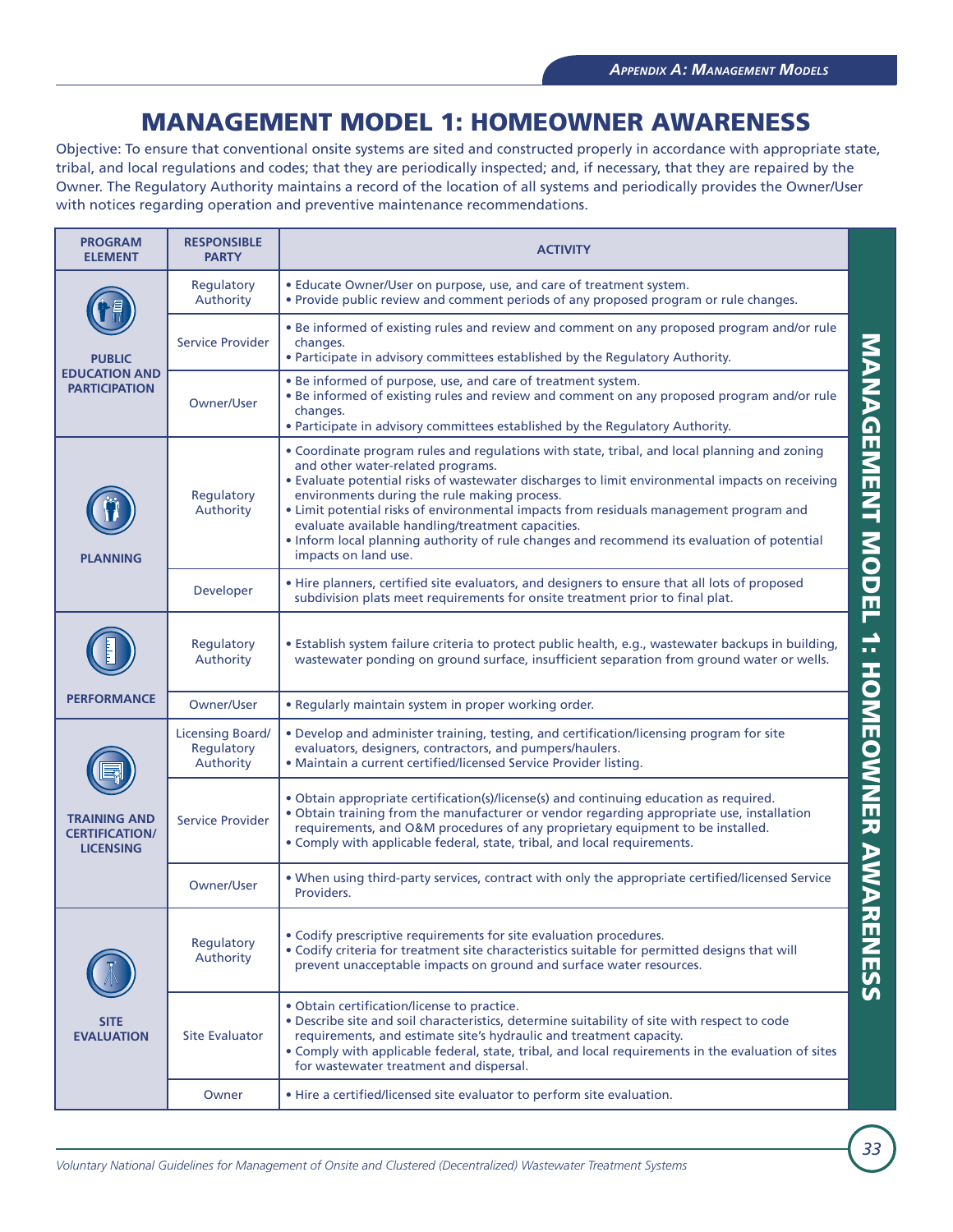#### *APPENDIX A: MANAGEMENT MODELS*

|                | <b>PROGRAM</b><br><b>ELEMENT</b>             | <b>RESPONSIBLE</b><br><b>PARTY</b> | <b>ACTIVITY</b>                                                                                                                                                                                                                                                                                                                                                                                                     |
|----------------|----------------------------------------------|------------------------------------|---------------------------------------------------------------------------------------------------------------------------------------------------------------------------------------------------------------------------------------------------------------------------------------------------------------------------------------------------------------------------------------------------------------------|
|                |                                              | Regulatory<br>Authority            | · Codify prescriptive, preengineered designs that are suitable for treatment sites that meet the<br>appropriate prescriptive site criteria.                                                                                                                                                                                                                                                                         |
|                | <b>DESIGN</b>                                | Designer                           | · Obtain a certification/license to practice.<br>. Design a treatment system that is compatible with the site and soil characteristics described by<br>the site evaluator.<br>. Comply with applicable federal, state, tribal, and local requirements in the design of<br>wastewater treatment and dispersal systems.                                                                                               |
|                |                                              | Owner                              | • Hire a certified/licensed designer to prepare system design.                                                                                                                                                                                                                                                                                                                                                      |
| ĭŤ             |                                              | Regulatory<br>Authority            | • Administer a permitting program for system construction, including Regulatory Authority<br>review of proposed system siting and design plans.<br>. Perform final construction inspection for compliance assurance and inventory data collection.<br>. Require that record drawings of constructed system be submitted to the Regulatory Authority<br>by Owner.                                                    |
| OMEOWNER AWARE | <b>CONSTRUCTION</b>                          | Contractor/<br>Installer           | . Obtain certification/license to practice.<br>• Construct the system in accordance with the approved plans and specifications.<br>• Prepare record drawings of completed system and submit to Owner.<br>. Comply with applicable federal, state, tribal, and local requirements in the design and<br>construction of wastewater treatment and dispersal systems.                                                   |
|                |                                              | Designer of<br>Record              | • Approve proposed field changes and submit to Owner.<br>. Comply with applicable federal, state, tribal, and local requirements in the design and<br>construction of wastewater treatment and dispersal systems.                                                                                                                                                                                                   |
|                |                                              | Owner                              | • Hire a certified/licensed contractor/installer to construct system.<br>• Submit final record drawings of constructed system to Regulatory Authority.                                                                                                                                                                                                                                                              |
| $\ddot{r}$     |                                              | Regulatory<br>Authority            | . Provide Owner/User with educational materials regarding system use and care.<br>. Send timely reminder to Owner of when scheduled preventive maintenance is due.                                                                                                                                                                                                                                                  |
|                |                                              | Pumper/Hauler                      | . Obtain certification/license to practice.<br>· Inspect and service system as necessary.<br>. Comply with applicable federal, state, tribal, and local requirements in the operation and<br>maintenance of the treatment and dispersal system.                                                                                                                                                                     |
| ENT MODEL      | <b>OPERATION &amp;</b><br><b>MAINTENANCE</b> | Owner                              | . Perform recommended routine maintenance or hire a certified/licensed pumper/hauler to<br>perform maintenance.<br>• Hire a certified/licensed pumper/hauler to periodically inspect, service, and remove septage<br>for proper treatment and disposal.                                                                                                                                                             |
|                |                                              | User                               | . Follow recommendations provided by Regulatory Authority, Service Providers, and/or Owner<br>to ensure that undesirable or prohibited materials are not discharged to system.                                                                                                                                                                                                                                      |
| MANAGEN        | <b>RESIDUALS</b>                             | Regulatory<br>Authority            | • Administer a tracking system for residuals hauling, treatment, and disposal and review to<br>evaluate compliance with 40 CFR Part 503 (Use and Disposal of Sewage Sludge), 40 CFR Part<br>257, and applicable state, tribal, and local requirements.<br>. Inventory available residuals handling/treatment capacities and develop contingency plans to<br>ensure that sufficient capacities are always available. |
|                | <b>MANAGEMENT</b>                            | Pumper/Hauler                      | · Obtain certification/license to practice.<br>. Comply with applicable federal, state, tribal, and local requirements in the pumping, hauling,<br>treatment, and disposal of treatment system residuals.                                                                                                                                                                                                           |
|                | <b>COMPLIANCE</b>                            | Regulatory<br>Authority            | • Conduct final construction inspections to ensure compliance with approved plans and permit<br>requirements.<br>· Perform compliance inspections at point-of-sale, change-in-use of properties, "targeted<br>areas," and systems reported to be in violation.<br>• Conduct compliance inspections of residuals hauling, treatment, and disposal.                                                                   |
|                | <b>INSPECTIONS/</b>                          | Pumper/Hauler                      | . Inform Owner of any noncompliant items observed during routine servicing of system.                                                                                                                                                                                                                                                                                                                               |
|                | <b>MONITORING</b>                            | Owner                              | . Periodically perform a "walk-over" inspection of the system and correct any deficiencies.                                                                                                                                                                                                                                                                                                                         |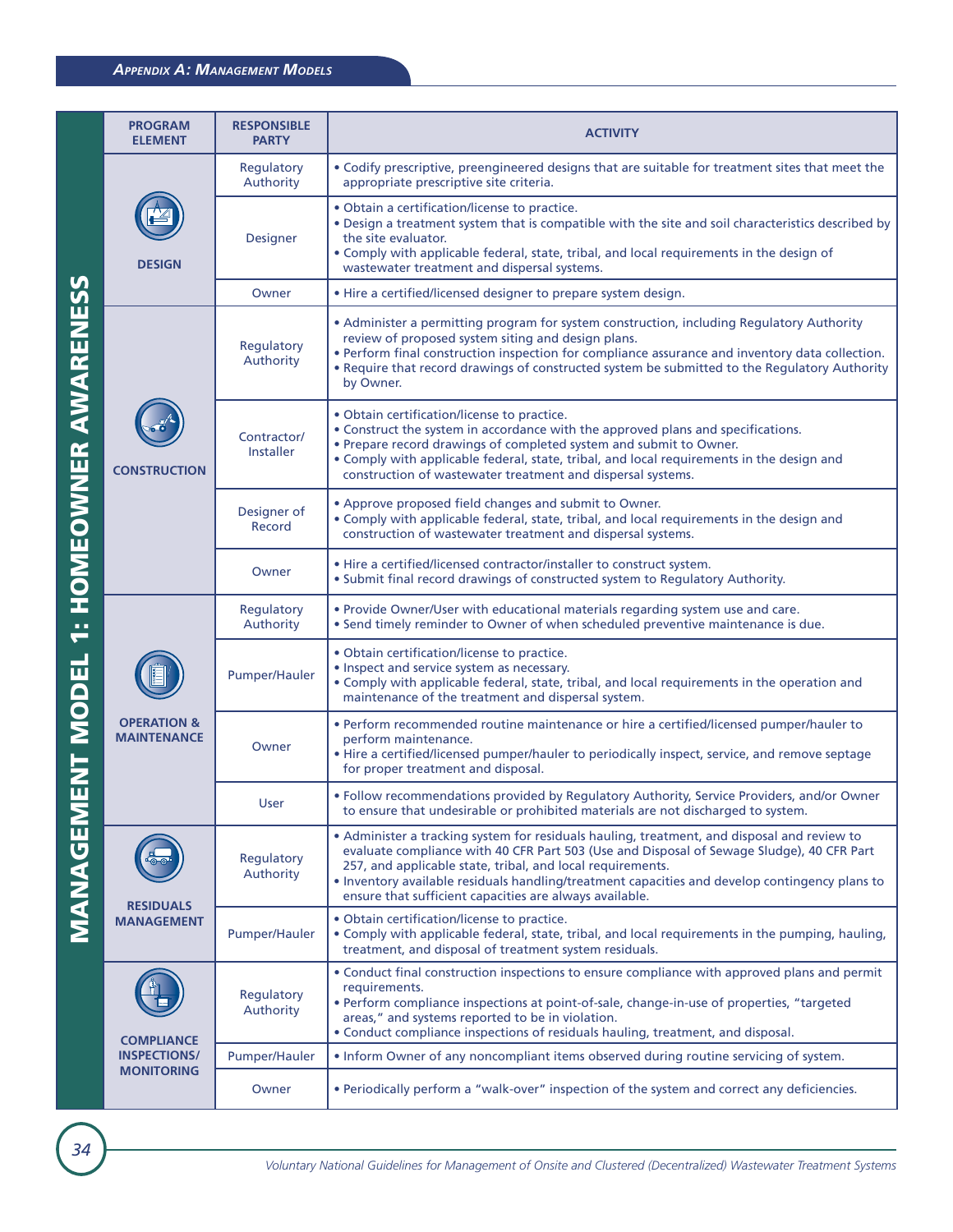| <b>PROGRAM</b><br><b>ELEMENT</b>                                                | <b>RESPONSIBLE</b><br><b>PARTY</b> | <b>ACTIVITY</b>                                                                                                                                                                                                                                                                                                                                             |                                               |
|---------------------------------------------------------------------------------|------------------------------------|-------------------------------------------------------------------------------------------------------------------------------------------------------------------------------------------------------------------------------------------------------------------------------------------------------------------------------------------------------------|-----------------------------------------------|
|                                                                                 | Regulatory<br>Authority            | . Negotiate compliance schedule with Owner for correcting documented noncompliance items.<br>• Administer enforcement program, including fines and/or penalties for failure to comply with<br>compliance requirements.<br>. Obtain necessary authority to enter property to correct imminent threats to public health if<br>the Owner/User fails to comply. |                                               |
|                                                                                 | Designer                           | • Provide Owner with documents (drawings, specifications, modifications, etc.) that may be<br>required by Regulatory Authority prior to corrective action.                                                                                                                                                                                                  |                                               |
| <b>CORRECTIVE</b><br><b>ACTIONS</b>                                             | Contractor/<br><b>Installer</b>    | • Perform required repairs, modifications, and upgrades as necessary.                                                                                                                                                                                                                                                                                       |                                               |
|                                                                                 | Owner                              | . Comply with terms and conditions of the negotiated compliance schedule.<br>• Submit required documents for corrective actions to Regulatory Authority.<br>. Hire appropriate certified/licensed Service Providers to perform required corrective actions.                                                                                                 | <b>NANGEMENT MODEL</b>                        |
|                                                                                 | Regulatory<br>Authority            | • Administer a database inventory (locations, site evaluations, record drawings, permits,<br>performed maintenance, inspection reports) of all systems.<br>· Maintain a residuals treatment and disposal tracking system.<br>. Maintain a current certified/licensed Service Provider listing that is available to the public.                              | $\blacktriangle$<br>аń,<br><b>HOMEOWNER A</b> |
| <b>RECORD</b><br><b>KEEPING,</b><br><b>INVENTORY, &amp;</b><br><b>REPORTING</b> | Pumper/Hauler                      | • Prepare and submit records of residuals handling as required.                                                                                                                                                                                                                                                                                             |                                               |
|                                                                                 | Owner                              | • Maintain approved record drawings of system.<br>· Maintain maintenance records of system.<br>. Provide drawings, specifications, and maintenance records to new property owner at time of<br>property transfer.                                                                                                                                           | <b>NARENESS</b>                               |
| <b>FINANCIAL</b><br><b>ASSISTANCE &amp;</b><br><b>FUNDING</b>                   | Regulatory<br>Authority            | • Provide the legal and financial support to sustain the management program.<br>. Provide a listing of financial assistance programs available to Owner and the qualifying<br>criteria for each program.<br>• Consider implementing a state or local financing program to assist Owners in upgrading their<br>systems.                                      |                                               |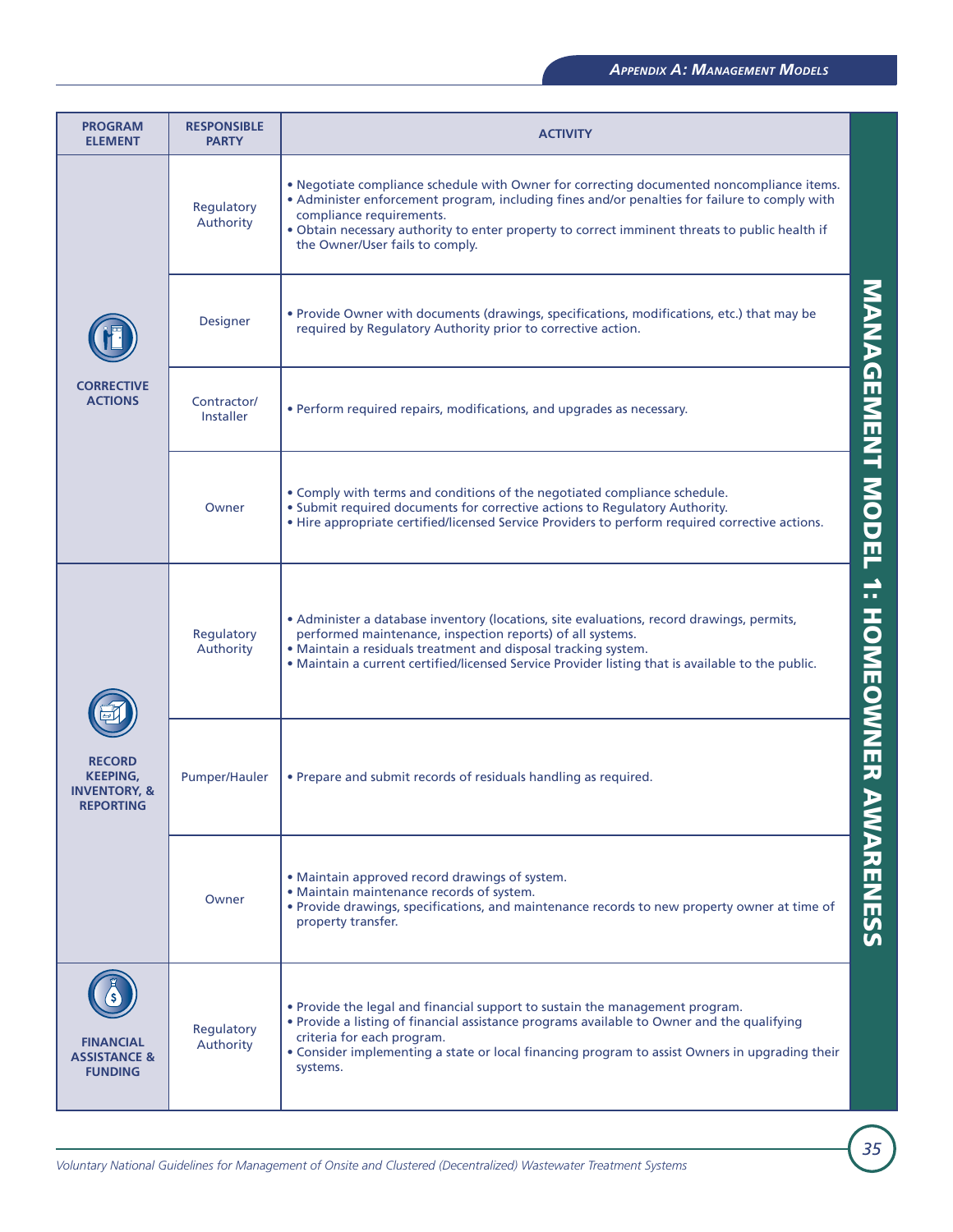## **MANAGEMENT MODEL 2: MAINTENANCE CONTRACTS**

Objective: To allow use of more complex mechanical treatment options or small clusters through the requirement that maintenance contracts be maintained between the Owner and maintenance provider to ensure appropriate and timely system component maintenance by qualified technicians over the service life of the system.

|                         | <b>PROGRAM</b><br><b>ELEMENT</b>                                 | <b>RESPONSIBLE</b><br><b>PARTY</b>                 | <b>ACTIVITY<sup>1</sup></b>                                                                                                                                                                                                                                                                                                                                                                                                                                                                                                                            |
|-------------------------|------------------------------------------------------------------|----------------------------------------------------|--------------------------------------------------------------------------------------------------------------------------------------------------------------------------------------------------------------------------------------------------------------------------------------------------------------------------------------------------------------------------------------------------------------------------------------------------------------------------------------------------------------------------------------------------------|
|                         |                                                                  | Regulatory<br>Authority                            | • Educate Owner/User on purpose, use, and care of treatment system.<br>. Provide public review and comment periods of any proposed program and/or rule changes.                                                                                                                                                                                                                                                                                                                                                                                        |
|                         | <b>PUBLIC</b>                                                    | Service Provider                                   | . Be informed of existing rules, and review and comment on any proposed program or rule<br>changes.<br>• Participate in advisory committees established by the Regulatory Authority.                                                                                                                                                                                                                                                                                                                                                                   |
| <b>CONTRACTS</b>        | <b>EDUCATION AND</b><br><b>PARTICIPATION</b>                     | <b>Owner/User</b>                                  | • Be informed of purpose, use, and care of treatment system.<br>. Be informed of existing rules, and review and comment on any proposed program or rule<br>changes.<br>• Participate in advisory committees established by the Regulatory Authority.                                                                                                                                                                                                                                                                                                   |
|                         | <b>PLANNING</b>                                                  | Regulatory<br>Authority                            | • Coordinate program rules and regulations with state, tribal, local planning and zoning and<br>other water-related programs.<br>. Evaluate potential risks of wastewater discharges to limit environmental impacts on receiving<br>environments during the rule making process.<br>. Limit potential risks of environmental impacts from residuals management program and<br>evaluate available handling/treatment capacities.<br>• Inform local planning authority of rule changes and recommend its evaluation of potential<br>impacts on land use. |
|                         |                                                                  | Developer                                          | • Hire planners, certified site evaluators, and designers to ensure that all lots of proposed<br>subdivision plats meet requirements for onsite treatment prior to final plat.                                                                                                                                                                                                                                                                                                                                                                         |
| 2: MAINTENANCE          | <b>PERFORMANCE</b>                                               | Regulatory<br>Authority                            | • Establish system failure criteria to protect public health, e.g., wastewater backups in building,<br>wastewater ponding on ground surface, insufficient separation from ground water or wells.<br>• Establish minimum performance criteria for manufactured component approvals.<br>• Establish minimum maintenance requirements for approved systems.                                                                                                                                                                                               |
|                         |                                                                  | Owner/User                                         | . Regularly maintain system in proper working order.                                                                                                                                                                                                                                                                                                                                                                                                                                                                                                   |
|                         | <b>TRAINING AND</b><br><b>CERTIFICATION/</b><br><b>LICENSING</b> | <b>Licensing Board/</b><br>Regulatory<br>Authority | • Develop and administer training, testing, and certification/licensing program for site<br>evaluators, designers, contractors, operators, and pumpers/haulers.<br>. Maintain a current certified/licensed Service Provider listing.                                                                                                                                                                                                                                                                                                                   |
|                         |                                                                  | <b>Service Provider</b>                            | • Obtain appropriate certification(s)/license(s) and continuing education as required.<br>. Obtain training from the manufacturer or vendor regarding appropriate use, installation<br>requirements, and O&M procedures of any proprietary equipment to be installed.<br>• Comply with applicable federal, state, tribal, and local requirements.                                                                                                                                                                                                      |
|                         |                                                                  | Owner/User                                         | . When using third-party services, contract only with the appropriate certified/licensed Service<br>Providers.                                                                                                                                                                                                                                                                                                                                                                                                                                         |
| <b>MANAGEMENT MODEL</b> |                                                                  | Regulatory<br>Authority                            | • Codify prescriptive requirements for site evaluation procedures.<br>• Codify criteria for treatment site characteristics suitable for permitted designs that will<br>prevent unacceptable impacts on ground and surface water resources.<br>• Establish alternative site acceptance criteria for approved systems providing enhanced<br>pretreatment.                                                                                                                                                                                                |
|                         | <b>SITE</b><br><b>EVALUATION</b>                                 | <b>Site Evaluator</b>                              | · Obtain certification/license to practice.<br>. Describe site and soil characteristics, determine suitability of site with respect to code<br>requirements, and estimate site's hydraulic and treatment capacity.<br>. Comply with applicable federal, state, tribal, and local requirements in the evaluation of sites<br>for wastewater treatment and dispersal.                                                                                                                                                                                    |
|                         |                                                                  | Owner                                              | . Hire a certified/licensed site evaluator to perform site evaluation.                                                                                                                                                                                                                                                                                                                                                                                                                                                                                 |

**1** *Activities in bold are activities added to program elements from the preceding Management Model.*

*Voluntary National Guidelines for Management of Onsite and Clustered (Decentralized) Wastewater Treatment Systems*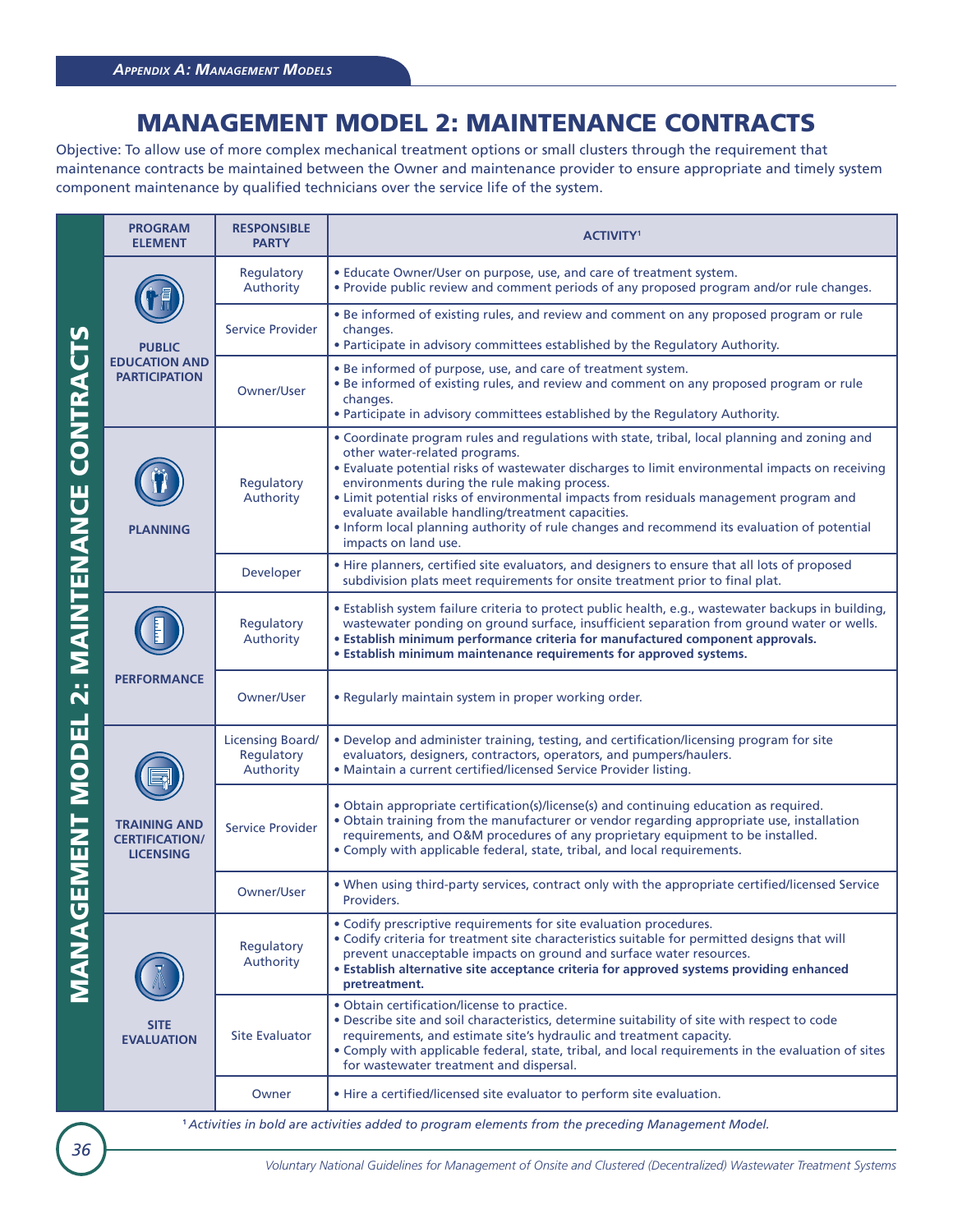| <b>PROGRAM</b><br><b>ELEMENT</b>             | <b>RESPONSIBLE</b><br><b>PARTY</b> | <b>ACTIVITY</b> <sup>1</sup>                                                                                                                                                                                                                                                                                                                                                                                                                                                                                                                                                                              |
|----------------------------------------------|------------------------------------|-----------------------------------------------------------------------------------------------------------------------------------------------------------------------------------------------------------------------------------------------------------------------------------------------------------------------------------------------------------------------------------------------------------------------------------------------------------------------------------------------------------------------------------------------------------------------------------------------------------|
|                                              | Regulatory<br>Authority            | • Codify prescriptive, preengineered designs that are suitable for treatment sites that meet the<br>appropriate prescriptive site criteria.<br>. Administer an evaluation program for approving manufactured components for use with<br>pre-engineered designs.                                                                                                                                                                                                                                                                                                                                           |
| <b>DESIGN</b>                                | Designer                           | · Obtain certification/license to practice.<br>. Design a treatment system that is compatible with the site and soil characteristics described by<br>the site evaluator.<br>. Comply with applicable federal, state, tribal, and local requirements in the design of<br>wastewater treatment and dispersal systems.                                                                                                                                                                                                                                                                                       |
|                                              | Owner                              | • Hire a certified/licensed designer to prepare system design.                                                                                                                                                                                                                                                                                                                                                                                                                                                                                                                                            |
|                                              | Regulatory<br>Authority            | • Administer a permitting program for system construction, including Regulatory Authority<br>review of proposed system siting and design plans.<br>. Perform final construction inspection for compliance assurance and inventory data collection.<br>. Require that record drawings of constructed system be submitted to the Regulatory Authority<br>by Owner.<br>. Require Owner to submit a copy of system O&M manual to the Regulatory Authority.                                                                                                                                                    |
| <b>CONSTRUCTION</b>                          | Contractor/<br><b>Installer</b>    | <b>MANAGEMENT MODEL 2: MAINTENANCE</b><br>· Obtain certification/license to practice.<br>• Construct the system in accordance with the approved plans and specifications.<br>• Prepare record drawings of completed system and submit to Owner.<br>. Provide Owner with an O&M manual describing component manufacturer's maintenance and<br>troubleshooting requirements/recommendations.<br>. Comply with applicable federal, state, tribal, and local requirements in the design and<br>construction of wastewater treatment and dispersal systems.                                                    |
|                                              | Designer of<br>Record              | • Approve proposed field changes and submit to Owner.<br>. Comply with applicable federal, state, tribal, and local requirements in the design and<br>construction of wastewater treatment and dispersal systems.                                                                                                                                                                                                                                                                                                                                                                                         |
|                                              | Owner                              | . Hire a certified/licensed contractor/installer to construct system.<br>• Submit final record drawings of constructed system to Regulatory Authority.<br>. Submit a copy of system O&M manual to Regulatory Authority to record required<br>maintenance.                                                                                                                                                                                                                                                                                                                                                 |
|                                              | Regulatory<br>Authority            | . Provide Owner/User with educational materials regarding system use and care.<br>. Send timely reminder to Owner when scheduled preventive maintenance is due.<br>• Administer a program that requires the Owner to attest periodically that he or she holds a<br>valid contract with a certified/licensed operator to perform scheduled and any necessary<br>maintenance according to the maintenance requirements described in submitted O&M<br>manual.<br>. Require Owner to submit a maintenance report signed/sealed by certified/licensed operator<br>immediately following scheduled maintenance. |
|                                              | Operator                           | · Obtain certification/license to practice.<br><b>ONTRACTS</b><br>. Inspect and service system as necessary in accordance with the submitted O&M manual.<br>• Certify to Owner that the required maintenance was performed in a timely manner,<br>describing any system deficiencies observed.<br>• Comply with applicable federal, state, tribal, and local requirements in the operation and<br>maintenance of the treatment and dispersal system.                                                                                                                                                      |
| <b>OPERATION &amp;</b><br><b>MAINTENANCE</b> | Pumper/Hauler                      | · Obtain certification/license to practice.<br>• Inspect and service system as necessary.<br>• Comply with applicable federal, state, tribal, and local requirements in the operation and<br>maintenance of treatment and dispersal system.                                                                                                                                                                                                                                                                                                                                                               |
|                                              | Owner                              | • Hire a certified/licensed pumper/hauler to periodically inspect, service, and remove septage or<br>other residuals for proper treatment and disposal.<br>. Maintain contractual agreement with a certified/licensed operator to perform scheduled<br>maintenance as required.<br>. Inform Regulatory Authority of any change in maintenance contract status.                                                                                                                                                                                                                                            |
|                                              | <b>User</b>                        | . Follow recommendations provided by Regulatory Authority, Service Providers, and/or Owner<br>to ensure that undesirable or prohibited materials are not discharged to system.                                                                                                                                                                                                                                                                                                                                                                                                                            |
|                                              |                                    | <sup>1</sup> Activities in bold are activities added to program elements from the preceding Management Model.                                                                                                                                                                                                                                                                                                                                                                                                                                                                                             |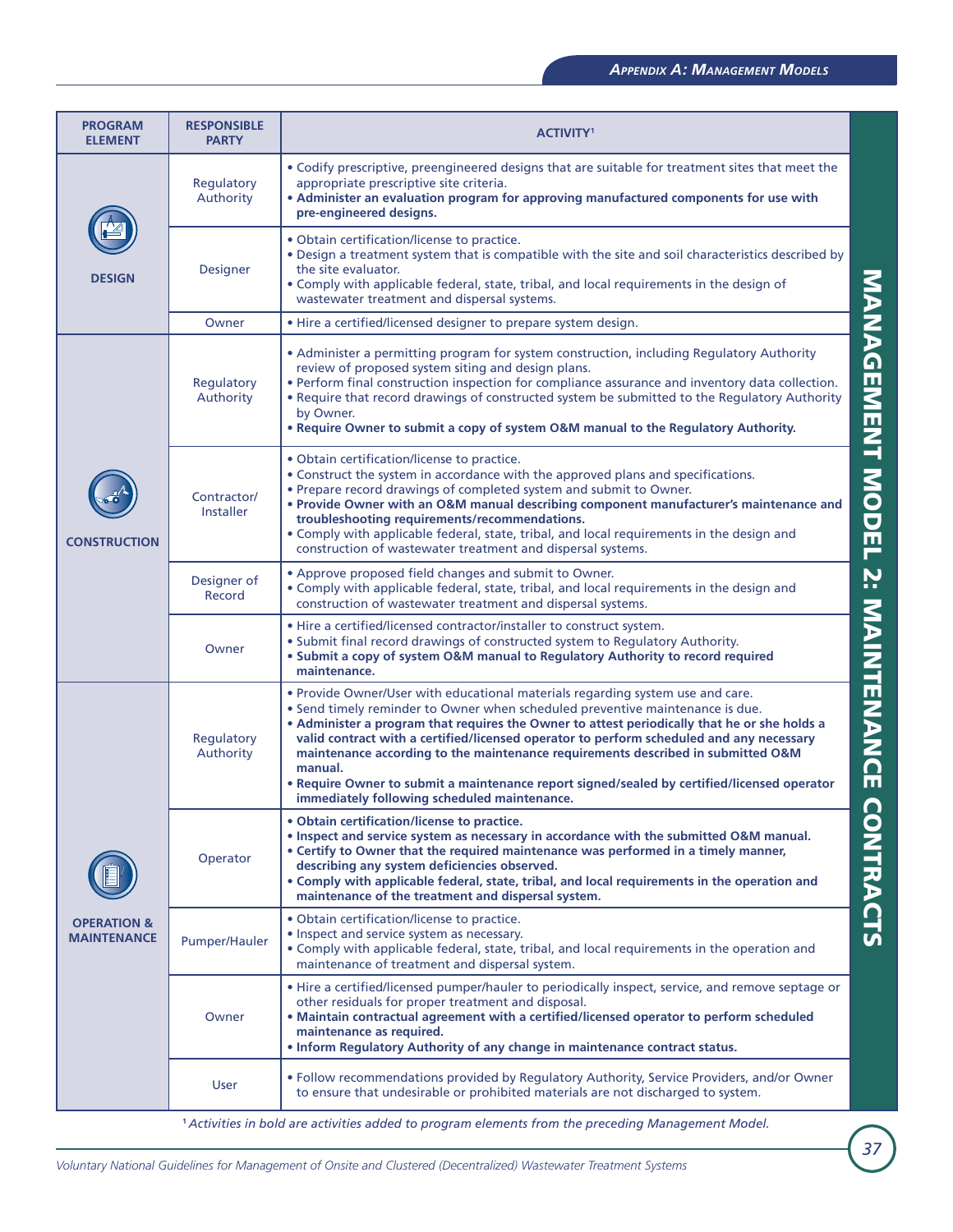#### *APPENDIX A: MANAGEMENT MODELS*

|                      | <b>PROGRAM</b><br><b>ELEMENT</b>                              | <b>RESPONSIBLE</b><br><b>PARTY</b> | ACTIVITY <sup>1</sup>                                                                                                                                                                                                                                                                                                                                                                                                                                                                                                                                                                        |
|----------------------|---------------------------------------------------------------|------------------------------------|----------------------------------------------------------------------------------------------------------------------------------------------------------------------------------------------------------------------------------------------------------------------------------------------------------------------------------------------------------------------------------------------------------------------------------------------------------------------------------------------------------------------------------------------------------------------------------------------|
|                      |                                                               | Regulatory<br>Authority            | . Administer a tracking system for residuals hauling, treatment, and disposal and review to<br>evaluate compliance with 40 CFR Part 503 (Use and Disposal of Sewage Sludge), 40 CFR Part<br>257, and applicable state, tribal, and local requirements.<br>. Inventory available residuals handling/treatment capacities and develop contingency plans to<br>ensure that sufficient capacities are always available.                                                                                                                                                                          |
|                      | <b>RESIDUALS</b><br><b>MANAGEMENT</b>                         | Pumper/Hauler                      | . Comply with applicable federal, state, tribal, and local requirements in the pumping, hauling,<br>treatment, and disposal of treatment system residuals.                                                                                                                                                                                                                                                                                                                                                                                                                                   |
| CONTRA               |                                                               | Regulatory<br>Authority            | • Conduct final construction inspections to ensure compliance with approved plans and permit<br>requirements.<br>· Perform compliance inspections at point-of-sale, change-in-use of properties, "targeted<br>areas," and/or systems reported to be in violation.<br>• Conduct compliance inspections of residuals hauling, treatment, and disposal.<br>• Administer program for confirming that Owners hold valid maintenance contracts with<br>certified/licensed operators and for monitoring timely submittals of certified maintenance<br>reports.                                      |
|                      | <b>COMPLIANCE</b><br><b>INSPECTIONS/</b>                      | Operator or<br>Pumper/Hauler       | . Inform Owner of any noncompliant items observed during routine servicing of system.                                                                                                                                                                                                                                                                                                                                                                                                                                                                                                        |
|                      | <b>MONITORING</b>                                             | Owner                              | . Periodically perform a "walk-over" inspection of the system and correct any deficiencies.<br>. Attest to the Regulatory Authority that a valid contract exists with a certified/licensed<br>operator to perform necessary system maintenance.<br>· Submit a maintenance report signed/sealed by a certified/licensed Service Provider<br>immediately following scheduled maintenance.                                                                                                                                                                                                      |
| <b>MAINTENAIR</b>    |                                                               | Regulatory<br>Authority            | . Negotiate compliance schedule with Owner for correcting documented noncompliant items.<br>. Administer enforcement program, including fines and/or penalties for failure to comply with<br>compliance requirements.<br>. Obtain necessary authority to enter property to correct imminent threats to public health if<br>the Owner/User fails to comply.                                                                                                                                                                                                                                   |
| $\frac{1}{2}$        |                                                               | <b>Designer</b>                    | . Provide Owner with documents (drawings, specifications, modifications, etc.) that may be<br>required by Regulatory Authority prior to corrective action.                                                                                                                                                                                                                                                                                                                                                                                                                                   |
|                      | <b>CORRECTIVE</b><br><b>ACTIONS</b>                           | Contractor/<br>Installer           | • Perform required repairs, modifications, and upgrades as necessary.                                                                                                                                                                                                                                                                                                                                                                                                                                                                                                                        |
|                      |                                                               | Owner                              | . Comply with terms and conditions of the negotiated compliance schedule.<br>• Submit required documents for corrective actions to Regulatory Authority.<br>. Hire appropriate certified/licensed Service Providers to perform required corrective actions.                                                                                                                                                                                                                                                                                                                                  |
| ENT MODEI<br>MANACEN |                                                               | Regulatory<br>Authority            | • Administer a database inventory (locations, site evaluations, record drawings, permits,<br>performed maintenance, inspection reports) of all systems.<br>· Maintain a residuals treatment and disposal tracking system.<br>. Maintain a current certified/licensed Service Provider listing that is available to the public.<br>• Administer an Owner/Service Provider maintenance contract compliance and certified<br>maintenance report tracking system.<br>• Record maintenance contract requirement on property deed.<br>• Administer a certified maintenance report tracking system. |
|                      | <b>RECORD</b><br><b>KEEPING,</b>                              | Operator                           | . Provide certified report of all maintenance and observed system deficiencies to Owner.                                                                                                                                                                                                                                                                                                                                                                                                                                                                                                     |
|                      | <b>INVENTORY, &amp;</b><br><b>REPORTING</b>                   | Pumper/Hauler                      | • Prepare and submit records of residuals handling as required.                                                                                                                                                                                                                                                                                                                                                                                                                                                                                                                              |
|                      |                                                               | Owner                              | • Maintain approved record drawings and O&M manual of system.<br>· Maintain maintenance records of system.<br>. Provide drawings, specifications, O&M manual, and maintenance records to new property<br>owner at time of property transfer.                                                                                                                                                                                                                                                                                                                                                 |
|                      | <b>FINANCIAL</b><br><b>ASSISTANCE &amp;</b><br><b>FUNDING</b> | Regulatory<br>Authority            | . Provide the legal and financial support to sustain the management program.<br>. Provide a listing of financial assistance programs available to Owner/User and the qualifying<br>criteria for each program.<br>. Consider implementing a state or local financing program to assist Owners in upgrading their<br>systems.                                                                                                                                                                                                                                                                  |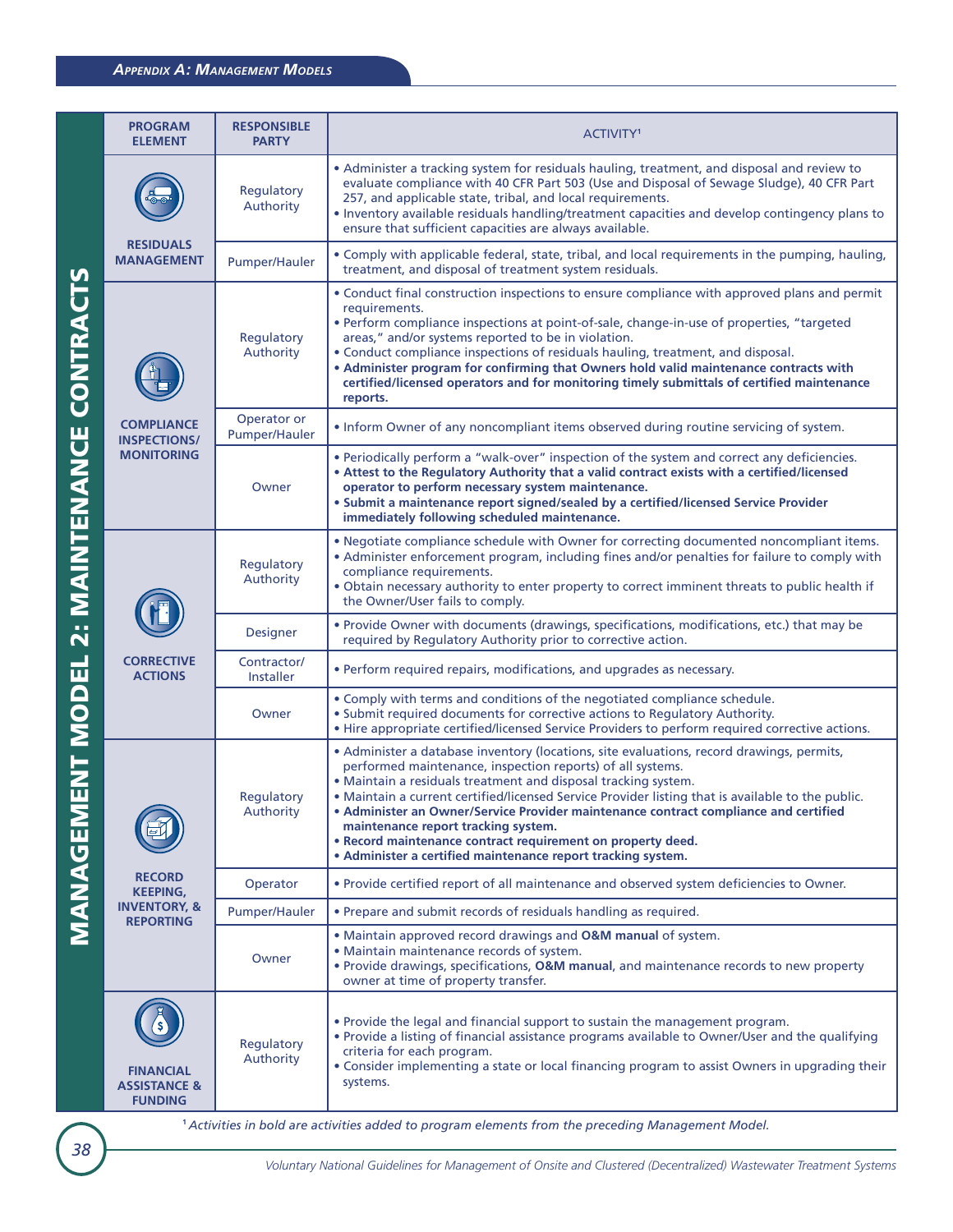# **MANAGEMENT MODEL 3: OPERATING PERMITS**

Objective: To issue renewable/revocable operating permits to system Owner that stipulate specific and measurable performance criteria for the treatment system and periodic submittals of compliance monitoring reports. The performance criteria are based on risks to public health and water resources posed by wastewater dispersal in the receiving environment. Operating permits allow the use of clustered or onsite systems on sites with a greater range of site characteristics.

| <b>PROGRAM</b><br><b>ELEMENT</b>                                 | <b>RESPONSIBLE</b><br><b>PARTY</b>                 | <b>ACTIVITY<sup>1</sup></b>                                                                                                                                                                                                                                                                                                                                                                                                                                                                                                                                |                          |
|------------------------------------------------------------------|----------------------------------------------------|------------------------------------------------------------------------------------------------------------------------------------------------------------------------------------------------------------------------------------------------------------------------------------------------------------------------------------------------------------------------------------------------------------------------------------------------------------------------------------------------------------------------------------------------------------|--------------------------|
|                                                                  | Regulatory<br>Authority                            | • Educate Owner/User on purpose, use, and care of treatment system.<br>. Provide public review and comment periods of any proposed program and/or rule changes.                                                                                                                                                                                                                                                                                                                                                                                            |                          |
|                                                                  | Service Provider                                   | . Be informed of existing rules, and review and comment on any proposed program or rule<br>changes.<br>• Participate in advisory committees established by the Regulatory Authority.                                                                                                                                                                                                                                                                                                                                                                       |                          |
| <b>PUBLIC</b><br><b>EDUCATION AND</b><br><b>PARTICIPATION</b>    | Owner/User                                         | . Be informed of purpose, use, and care of treatment system.<br>. Be informed of existing rules, and review and comment on any proposed program or rule<br>changes.<br>• Participate in advisory committees established by the Regulatory Authority.                                                                                                                                                                                                                                                                                                       |                          |
| <b>PLANNING</b>                                                  | Regulatory<br>Authority                            | • Coordinate program rules and regulations with state, tribal, and local planning and zoning<br>and other water-related programs.<br>. Evaluate potential risks of wastewater discharges to limit environmental impacts on receiving<br>environments during the rule making process.<br>. Limit potential risks of environmental impacts from residuals management program and<br>evaluate available handling/treatment capacities.<br>• Inform local planning authority of rule changes and recommend its evaluation of potential<br>impacts on land use. | <b>MANAGEMENT MODEL</b>  |
|                                                                  | Developer                                          | • Hire planners, certified site evaluators, and designers to ensure that all lots of proposed<br>subdivision plats meet requirements for onsite treatment prior to final plat.                                                                                                                                                                                                                                                                                                                                                                             |                          |
|                                                                  | Regulatory<br>Authority                            | · Establish system failure criteria to protect public health, e.g., wastewater backups in building,<br>wastewater ponding on ground surface, insufficient separation from ground water or wells.<br>• Establish minimum maintenance requirements for approved systems.<br>. Establish performance criteria necessary to protect public health and water resources for<br>each defined receiving environment in Regulatory Authority's jurisdiction.                                                                                                        | $\mathbf{\ddot{\omega}}$ |
| <b>PERFORMANCE</b>                                               | Owner/User                                         | . Operate and regularly maintain system in proper working order.<br>. Operate system to comply with performance criteria stipulated in operating permit.                                                                                                                                                                                                                                                                                                                                                                                                   |                          |
|                                                                  | <b>Licensing Board/</b><br>Regulatory<br>Authority | . Develop and administer a training, testing, and certification/licensing program for site<br>evaluators, designers, contractors, operators, pumpers/haulers, and inspectors.<br>. Maintain a current certified/licensed Service Provider listing.                                                                                                                                                                                                                                                                                                         |                          |
| <b>TRAINING AND</b><br><b>CERTIFICATION/</b><br><b>LICENSING</b> | Service Provider                                   | • Obtain appropriate certification(s)/license(s) and continuing education as required.<br>. Obtain training from the manufacturer or vendor regarding appropriate use, installation<br>requirements, and O&M procedures of any proprietary equipment to be installed.<br>• Comply with applicable federal, state, tribal, and local requirements.                                                                                                                                                                                                          | <b>OPERAHING PERIN</b>   |
|                                                                  | <b>Owner/User</b>                                  | . When using third-party services, contract with only the appropriate certified/licensed Service<br>Providers.                                                                                                                                                                                                                                                                                                                                                                                                                                             |                          |
|                                                                  | Regulatory<br>Authority                            | • Codify prescriptive requirements for site evaluation procedures.<br>. Codify criteria for treatment site characteristics suitable for permitted designs that will<br>prevent unacceptable impacts on ground and surface water resources.<br>. Establish defining characteristics for each receiving environment in the Regulatory<br>Authority's jurisdiction.                                                                                                                                                                                           | <u>ე</u>                 |
| <b>SITE</b><br><b>EVALUATION</b>                                 | <b>Site Evaluator</b>                              | · Obtain certification/license to practice.<br>. Describe site and soil characteristics, determine suitability of site with respect to code<br>requirements, and estimate site's hydraulic and treatment capacity.<br>. Comply with applicable federal, state, tribal, and local requirements in the evaluation of sites<br>for wastewater treatment and dispersal.                                                                                                                                                                                        |                          |
|                                                                  | Owner                                              | . Hire a certified/licensed site evaluator to perform site evaluation.                                                                                                                                                                                                                                                                                                                                                                                                                                                                                     |                          |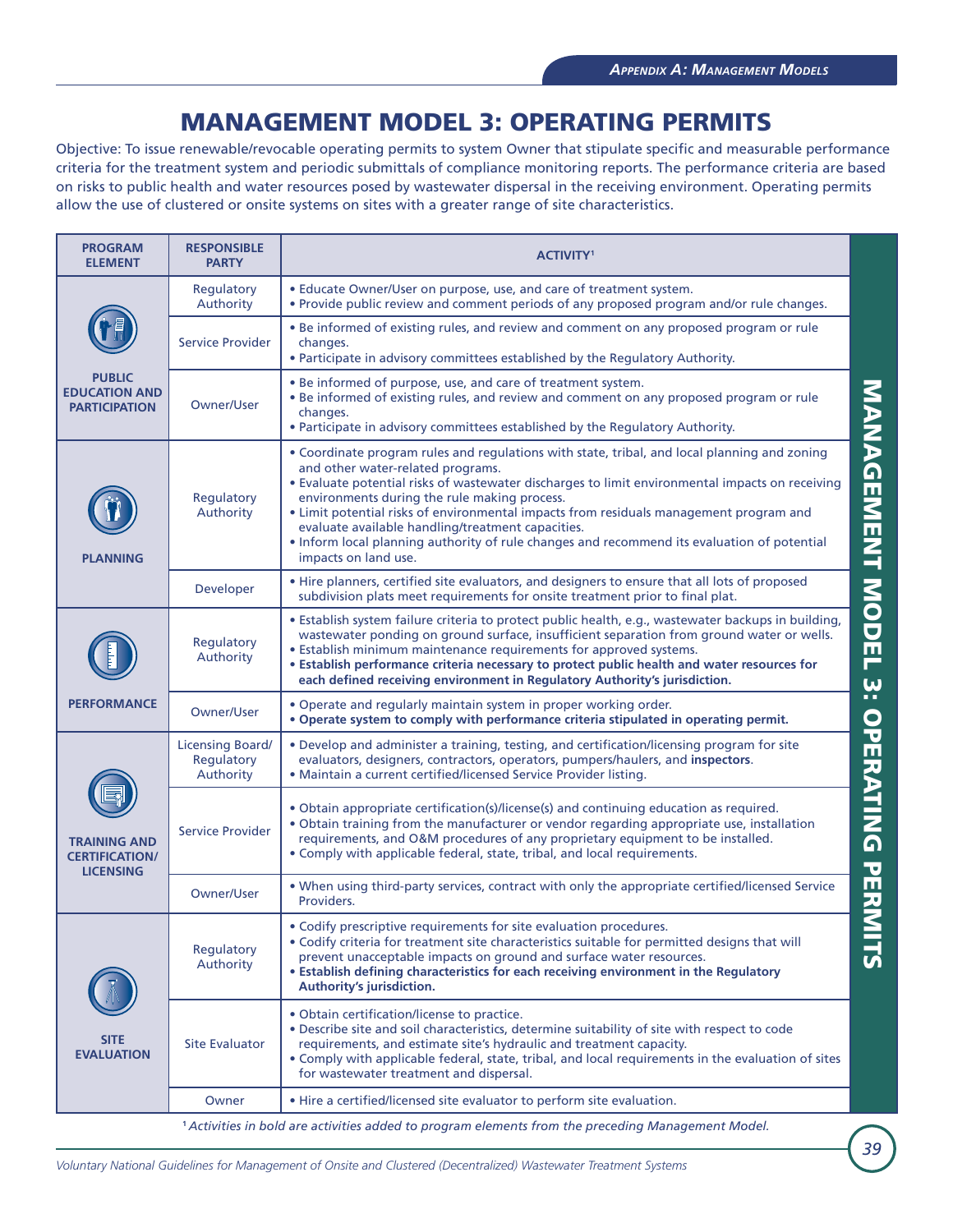#### *APPENDIX A: MANAGEMENT MODELS*

|                    | <b>PROGRAM</b><br><b>ELEMENT</b>             | <b>RESPONSIBLE</b><br><b>PARTY</b> | <b>ACTIVITY<sup>1</sup></b>                                                                                                                                                                                                                                                                                                                                                                                                                                                                                  |
|--------------------|----------------------------------------------|------------------------------------|--------------------------------------------------------------------------------------------------------------------------------------------------------------------------------------------------------------------------------------------------------------------------------------------------------------------------------------------------------------------------------------------------------------------------------------------------------------------------------------------------------------|
|                    |                                              | Regulatory<br>Authority            | . Codify prescriptive, preengineered designs that are suitable for treatment sites that meet the<br>appropriate prescriptive site criteria.<br>• Administer a plan review program for engineered designs to meet stipulated performance<br>criteria.<br>• Require submission of routine operation and emergency contingency plans that will sustain<br>system performance and avoid unpermitted discharges.                                                                                                  |
|                    | <b>DESIGN</b>                                | <b>Designer</b>                    | · Obtain certification/license to practice.<br>• Certified/licensed designer to design treatment system that is compatible with the site and<br>soil characteristics described by the site evaluator.<br>. Comply with applicable federal, state, tribal, and local requirements in the design of<br>wastewater treatment and dispersal systems.                                                                                                                                                             |
|                    |                                              | Owner                              | • Hire a certified/licensed designer to prepare system design.                                                                                                                                                                                                                                                                                                                                                                                                                                               |
| UPEKAIING PEKIVIIS |                                              | Regulatory<br>Authority            | • Administer a permitting program for system construction, including Regulatory Authority<br>review of proposed system siting and design plans.<br>. Require designer of record to certify that completed system construction is in substantial<br>compliance with approved plans and specifications.<br>. Require that record drawings of constructed system be submitted to the Regulatory<br>Authority by Owner.<br>. Require Owner to submit a copy of system O&M manual to the Regulatory Authority.    |
|                    | <b>CONSTRUCTION</b>                          | Contractor/<br>Installer           | · Obtain certification/license to practice.<br>• Construct the system in accordance with the approved plans and specifications.<br>• Prepare record drawings of completed system and submit to Owner.<br>. Provide Owner with an O&M manual describing component manufacturer's maintenance<br>and troubleshooting requirements/recommendations.<br>. Comply with applicable federal, state, tribal, and local requirements in the design and<br>construction of wastewater treatment and dispersal systems. |
| 'n                 |                                              | Designer of<br>Record              | • Approve proposed field changes and submit to Owner.<br>• Certify that construction of the system is substantially in conformance with the approved<br>plans and specifications.                                                                                                                                                                                                                                                                                                                            |
|                    |                                              | Owner                              | . Hire a certified/licensed contractor/installer to construct system.<br>• Submit final record drawings of constructed system to Regulatory Authority.<br>. Submit a copy of system O&M manual to Regulatory Authority to record required<br>maintenance.                                                                                                                                                                                                                                                    |
| EMENI MODEL        |                                              | Regulatory<br>Authority            | . Provide Owner/User with educational materials regarding system use and care.<br>• Administer a program of renewable/revocable operating permits that are issued to Owner<br>stipulating system performance criteria, compliance monitoring reporting schedule, term of<br>permit, and renewal option upon documented compliance with permit.<br>. Track and review compliance monitoring reports to ensure that systems are operating in<br>accordance with operating permits.                             |
| <b>UKNAK</b>       |                                              | Operator                           | · Obtain certification/license to practice.<br>• Inspect and service system as necessary in accordance with the submitted O&M manual<br>and/or operating permit stipulations.<br>• Certify to Owner that the required maintenance was performed in a timely manner,<br>describing any system deficiencies observed.<br>. Comply with applicable federal, state, tribal, and local requirements in the operation and<br>maintenance of the treatment and dispersal system.                                    |
|                    | <b>OPERATION &amp;</b><br><b>MAINTENANCE</b> | Pumper/Hauler                      | · Obtain certification/license to practice.<br>• Inspect and service system as necessary.<br>. Comply with applicable federal, state, tribal, and local requirements in the operation and<br>maintenance of the treatment and dispersal system.                                                                                                                                                                                                                                                              |
|                    |                                              | Owner                              | • Hire a certified/licensed pumper/hauler or operator to maintain system.<br>• Maintain system in proper working order.<br>. Operate and maintain the system in accordance with O&M manual and/or operating permit<br>stipulations.<br>. Submit compliance monitoring reports to the Regulatory Authority according to the<br>schedule stipulated in the operating permit.                                                                                                                                   |
|                    |                                              | <b>User</b>                        | . Follow recommendations provided by Regulatory Authority and/or Service Providers to<br>ensure that undesirable or prohibited materials are not discharged to system.                                                                                                                                                                                                                                                                                                                                       |
|                    |                                              |                                    | <sup>1</sup> Activities in bold are activities added to program elements from the preceding Management Model.                                                                                                                                                                                                                                                                                                                                                                                                |

**CHINESE MANAGEMENT MODEL 3: OPERATING PERMITS**  $\frac{1}{2}$ r F Ī  $\overline{\mathbf{c}}$ **CONTRACTES**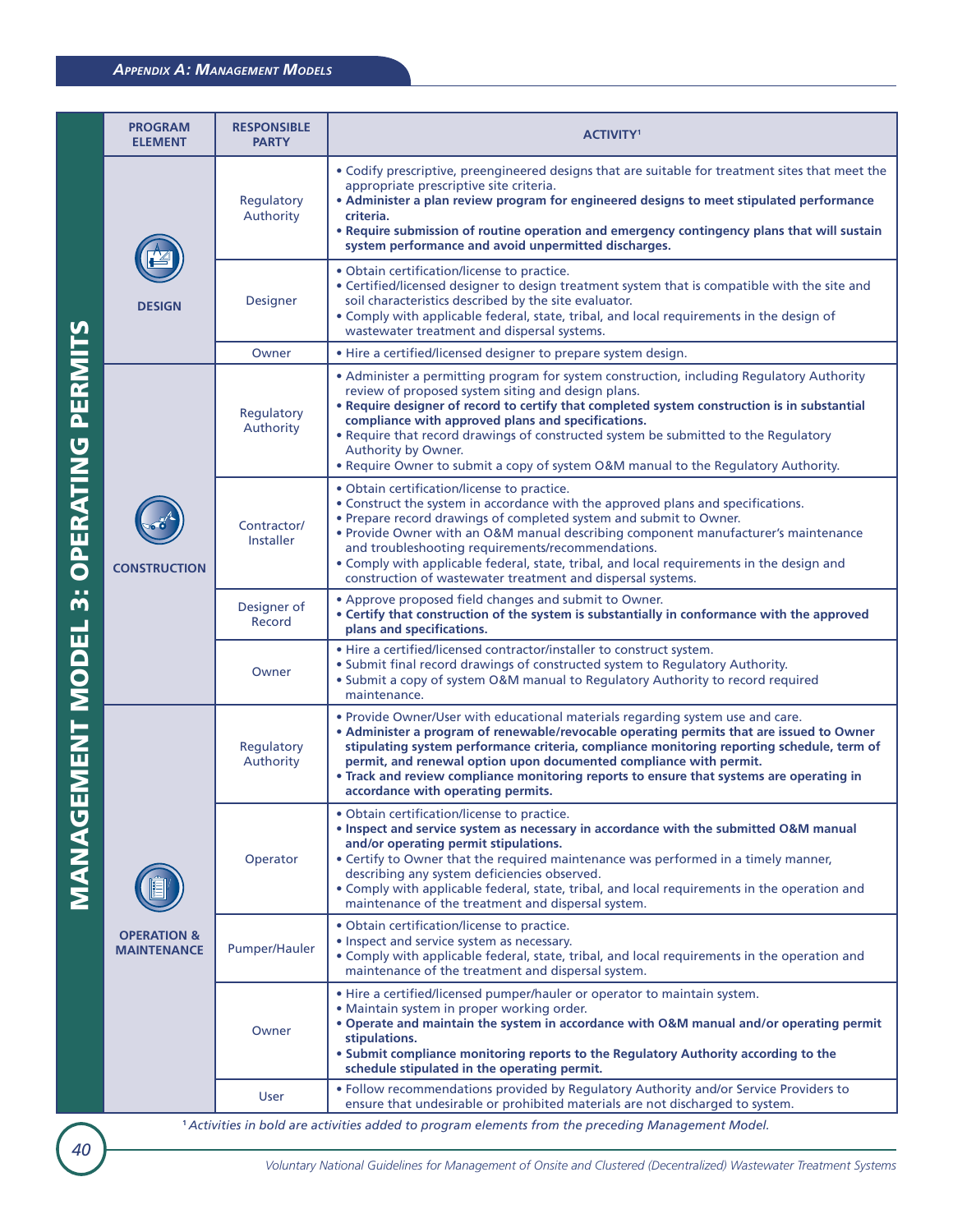| <b>PROGRAM</b><br><b>ELEMENT</b>                              | <b>RESPONSIBLE</b><br><b>PARTY</b> | <b>ACTIVITY<sup>1</sup></b>                                                                                                                                                                                                                                                                                                                                                                                                                                                                                         |                                      |
|---------------------------------------------------------------|------------------------------------|---------------------------------------------------------------------------------------------------------------------------------------------------------------------------------------------------------------------------------------------------------------------------------------------------------------------------------------------------------------------------------------------------------------------------------------------------------------------------------------------------------------------|--------------------------------------|
|                                                               | Regulatory<br>Authority            | • Administer a tracking system for residuals hauling, treatment, and disposal and review to<br>evaluate compliance with 40 CFR Part 503 Use and Disposal of Sewage Sludge, 40 CFR Part<br>257, and applicable state, tribal, and local requirements.<br>. Inventory available residuals handling/treatment capacities and develop contingency plans to<br>ensure that sufficient capacities are always available.                                                                                                   |                                      |
| <b>RESIDUALS</b><br><b>MANAGEMENT</b>                         | Pumper/Hauler                      | . Comply with applicable federal, state, tribal, and local requirements in the pumping, hauling,<br>treatment, and disposal of treatment system residuals.                                                                                                                                                                                                                                                                                                                                                          |                                      |
|                                                               | Regulatory<br>Authority            | • Perform inspection programs at point-of-sale, change-in-use of properties, "targeted areas,"<br>and/or systems reported to be in violation.<br>• Conduct compliance inspections of residuals hauling, treatment, and disposal.<br>• Administer a program to monitor timely submittals of acceptable compliance maintenance<br>reports.<br>. Notify Owner of impending scheduled submittals of compliance monitoring reports.<br>• Perform system inspections randomly and/or at time of operating permit renewal. |                                      |
| <b>COMPLIANCE</b><br><b>INSPECTIONS/</b>                      | Operator or<br>Pumper/Hauler       | . Inform Owner of any noncompliant items observed during routine servicing of system.                                                                                                                                                                                                                                                                                                                                                                                                                               |                                      |
| <b>MONITORING</b>                                             | Owner                              | • Submit compliance monitoring reports to Regulatory Authority as stipulated in operating<br>permit.<br>. Submit compliance inspection report signed/sealed by a certified/licensed inspector prior to<br>applying for renewal of operating permit.                                                                                                                                                                                                                                                                 |                                      |
|                                                               | Regulatory<br>Authority            | . Negotiate compliance schedule with Owner for correcting documented noncompliant items.<br>• Administer enforcement program including fines and/or penalties for failure to comply with<br>compliance requirements.<br>. Obtain necessary authority to enter property to correct imminent threats to public health if<br>the Owner/User fails to comply.<br>• Require system inspection by certified inspector at time of operating permit renewal.                                                                | <b>MANAGEMENT MODEL 3:</b>           |
|                                                               | <b>Designer</b>                    | . Provide Owner with documents (drawings, specifications, modifications, etc.) that may be<br>required by Regulatory Authority prior to corrective action.                                                                                                                                                                                                                                                                                                                                                          |                                      |
| <b>CORRECTIVE</b>                                             | Contractor/<br>Installer           | • Perform required repairs, modifications, and upgrades as necessary.                                                                                                                                                                                                                                                                                                                                                                                                                                               |                                      |
| <b>ACTIONS</b>                                                | Inspector                          | • Obtain certification/license to practice.<br>. Inspect treatment system for compliance with operating permit prior to permit renewal.                                                                                                                                                                                                                                                                                                                                                                             |                                      |
|                                                               | Owner                              | . Comply with terms and conditions of the negotiated compliance schedule.<br>• Submit required documents for corrective actions to Regulatory Authority.<br>• Hire appropriate certified/licensed Service Providers to perform required corrective actions.                                                                                                                                                                                                                                                         |                                      |
| $\boxdot$                                                     | Regulatory<br>Authority            | • Administer a database inventory (locations, site evaluations, record drawings, permits,<br>performed maintenance, and inspection reports) of all systems.<br>. Maintain a residuals treatment and disposal tracking system.<br>. Maintain a current certified/licensed Service Provider listing that is available to the public.<br>• Administer a tracking system for operating permits.<br>• Administer a tracking database for compliance reports.                                                             | OPERATING<br>$\overline{\mathbf{u}}$ |
| <b>RECORD</b>                                                 | Operator or<br>Inspector           | . Provide certified report of all maintenance and observed system deficiencies to Owner.<br>. Perform system monitoring as stipulated in Owner's operating permit.                                                                                                                                                                                                                                                                                                                                                  | ERMITS                               |
| <b>KEEPING,</b>                                               | Pumper/Hauler                      | • Prepare and submit records of residuals handling as required.                                                                                                                                                                                                                                                                                                                                                                                                                                                     |                                      |
| <b>INVENTORY, &amp;</b><br><b>REPORTING</b>                   | Owner                              | • Maintain approved record drawings and O&M manual of system.<br>• Maintain maintenance records of system.<br>• Submit compliance monitoring reports to Regulatory Authority.<br>• Provide drawings, specifications, O&M manual, and maintenance records to new property<br>owner at time of property transfer.                                                                                                                                                                                                     |                                      |
| <b>FINANCIAL</b><br><b>ASSISTANCE &amp;</b><br><b>FUNDING</b> | Regulatory<br>Authority            | . Provide the legal and financial support to sustain the management program.<br>• Provide a listing of financial assistance programs available to Owner/User and the qualifying<br>criteria for each program.<br>• Consider implementing a state or local financing program to assist Owners in upgrading<br>their systems.<br><sup>1</sup> Activities in bold are activities added to program elements from the preceding Management Model.                                                                        |                                      |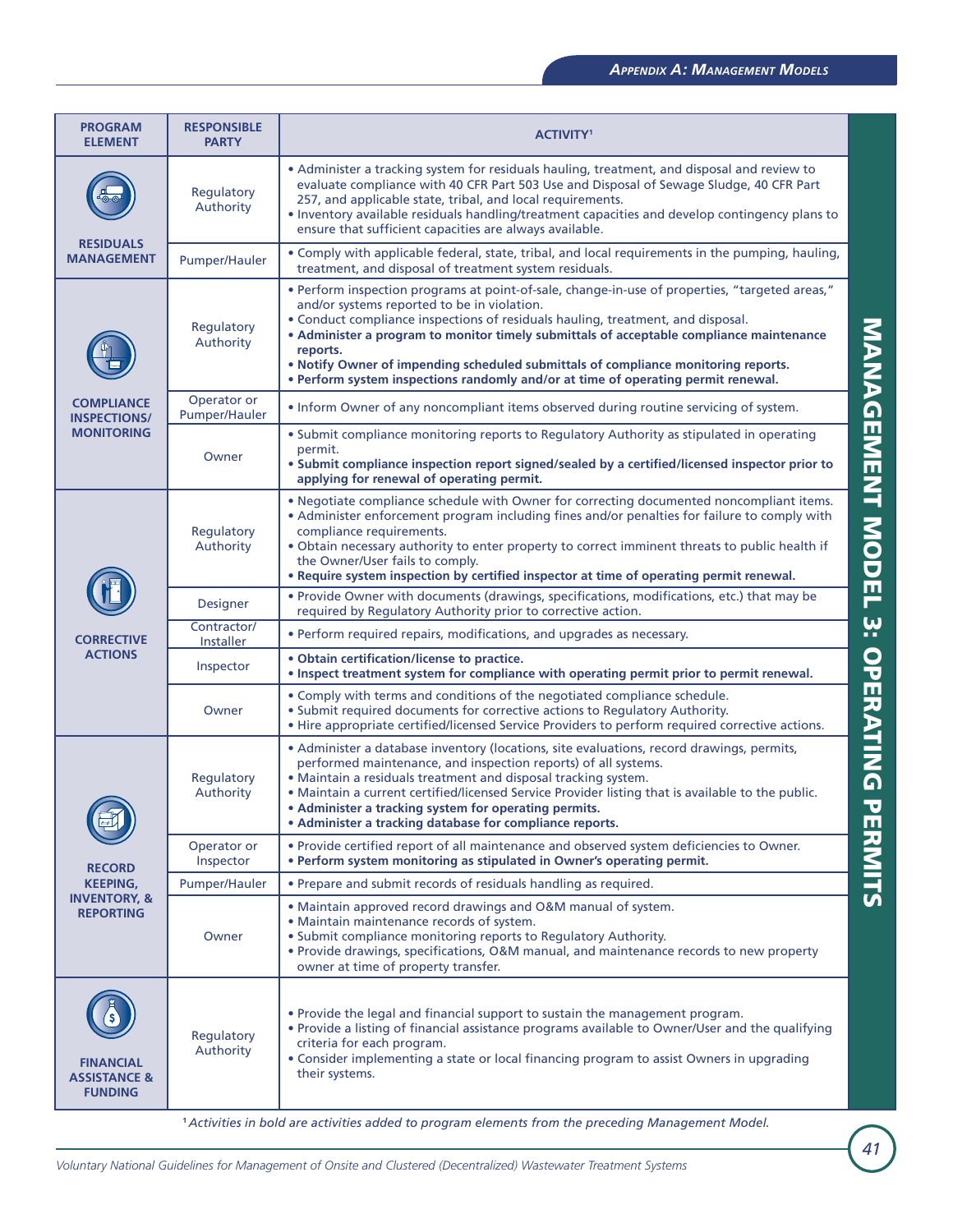## **MANAGEMENT MODEL 4: RME OPERATION AND MAINTENANCE**

Objective: To ensure that onsite/decentralized systems consistently meet their stipulated performance criteria through Responsible Management Entities that are responsible for operation and performance of systems within their service areas.

|                                 | <b>PROGRAM</b><br><b>ELEMENT</b>                                 | <b>RESPONSIBLE</b><br><b>PARTY</b>                 | <b>ACTIVITY<sup>1</sup></b>                                                                                                                                                                                                                                                                                                                                                                                                                                                                                                                                  |
|---------------------------------|------------------------------------------------------------------|----------------------------------------------------|--------------------------------------------------------------------------------------------------------------------------------------------------------------------------------------------------------------------------------------------------------------------------------------------------------------------------------------------------------------------------------------------------------------------------------------------------------------------------------------------------------------------------------------------------------------|
|                                 |                                                                  | Regulatory<br>Authority                            | • Educate Owner/User on purpose, use, and care of treatment system.<br>. Hold public meetings to inform the public of any proposed program and/or rule changes.                                                                                                                                                                                                                                                                                                                                                                                              |
|                                 |                                                                  | Service Provider                                   | • Be informed of existing rules, and review and comment on any proposed program or rule<br>changes.<br>. Participate in advisory committees established by the Regulatory Authority.                                                                                                                                                                                                                                                                                                                                                                         |
|                                 | <b>PUBLIC</b><br><b>EDUCATION AND</b><br><b>PARTICIPATION</b>    | Owner/User                                         | . Be informed of purpose, use, and care of treatment system.<br>. Be informed of existing rules and review and comment on any proposed program and/or rule<br>changes.<br>. Participate in advisory committees established by the Regulatory Authority.                                                                                                                                                                                                                                                                                                      |
|                                 |                                                                  | <b>RME</b>                                         | • Inform Owner/User of care and use of system.<br>. Inform Owner/User of RME requirements and prohibited uses of system.                                                                                                                                                                                                                                                                                                                                                                                                                                     |
| <b>OPERATION AND MAINTENANC</b> |                                                                  | Regulatory<br>Authority                            | • Coordinate program rules and regulations with state, tribal, and local planning and zoning<br>and other water-related programs.<br>. Evaluate potential risks of wastewater discharges to limit environmental impacts on receiving<br>environments during the rule making process.<br>. Limit potential risks of environmental impacts from residuals management program and<br>evaluate available handling/treatment capacities.<br>• Inform local planning authority of rule changes and recommend their evaluation of potential<br>impacts on land use. |
|                                 | <b>PLANNING</b>                                                  | Developer                                          | • Hire planners, certified site evaluators, and designers to ensure that all lots of proposed<br>subdivision plats meet requirements for onsite treatment prior to final plat.                                                                                                                                                                                                                                                                                                                                                                               |
|                                 |                                                                  | <b>RME</b>                                         | . Develop criteria (e.g., site evaluation, design, construction) to be required of systems for<br>acceptance into O&M program and inform Owners.<br>. Continuously evaluate existing wastewater treatment needs and forecast future needs.                                                                                                                                                                                                                                                                                                                   |
| 4: RME                          |                                                                  | Regulatory<br>Authority                            | · Establish system failure criteria to protect public health, e.g., wastewater backups in building,<br>wastewater ponding on ground surface, insufficient separation from ground water or wells.<br>• Establish minimum maintenance requirements for approved systems.<br>. Establish performance criteria necessary to protect public health and water resources for each<br>defined receiving environment in the Regulatory Authority's jurisdiction.                                                                                                      |
|                                 | <b>PERFORMANCE</b>                                               | Owner                                              | . Regularly maintain system components in proper working order.<br>• Comply with any RME requirements regarding care and use of the system.                                                                                                                                                                                                                                                                                                                                                                                                                  |
|                                 |                                                                  | <b>RME</b>                                         | . Operate systems to comply with performance criteria stipulated in the operating permits.                                                                                                                                                                                                                                                                                                                                                                                                                                                                   |
| <b>NODEL</b>                    |                                                                  | <b>Licensing Board/</b><br>Regulatory<br>Authority | . Develop and administer training, testing, and certification/licensing program for site<br>evaluators, designers, contractors, operators, pumpers/haulers, and inspectors.<br>. Maintain a current certified/licensed Service Provider listing.                                                                                                                                                                                                                                                                                                             |
| MANAGEME                        |                                                                  | Service Provider                                   | . Obtain appropriate certification(s)/license(s) and continuing education as required.<br>. Obtain training from the manufacturer or vendor regarding appropriate use, installation<br>requirements, and operation and maintenance procedures of any proprietary equipment to<br>be installed.<br>. Comply with applicable federal, state, tribal, and local requirements in the evaluation of sites<br>for wastewater treatment and dispersal.                                                                                                              |
|                                 | <b>TRAINING AND</b><br><b>CERTIFICATION/</b><br><b>LICENSING</b> | Owner                                              | . When using third-party services, contract only with the appropriate certified/licensed Service<br>Providers.                                                                                                                                                                                                                                                                                                                                                                                                                                               |
|                                 |                                                                  | <b>RME</b>                                         | . When using third-party services, contract with only the appropriate certified/licensed Service<br>Providers.<br>. Ensure that RME staff who operate and/or maintain systems obtain appropriate<br>certification(s)/license(s) to practice.<br>• Arrange for supplemental training as needed for Service Providers and/or staff to manage,<br>operate, and/or maintain systems.                                                                                                                                                                             |
|                                 |                                                                  |                                                    | <sup>1</sup> Activities in bold are activities added to program elements from the preceding Management Model.                                                                                                                                                                                                                                                                                                                                                                                                                                                |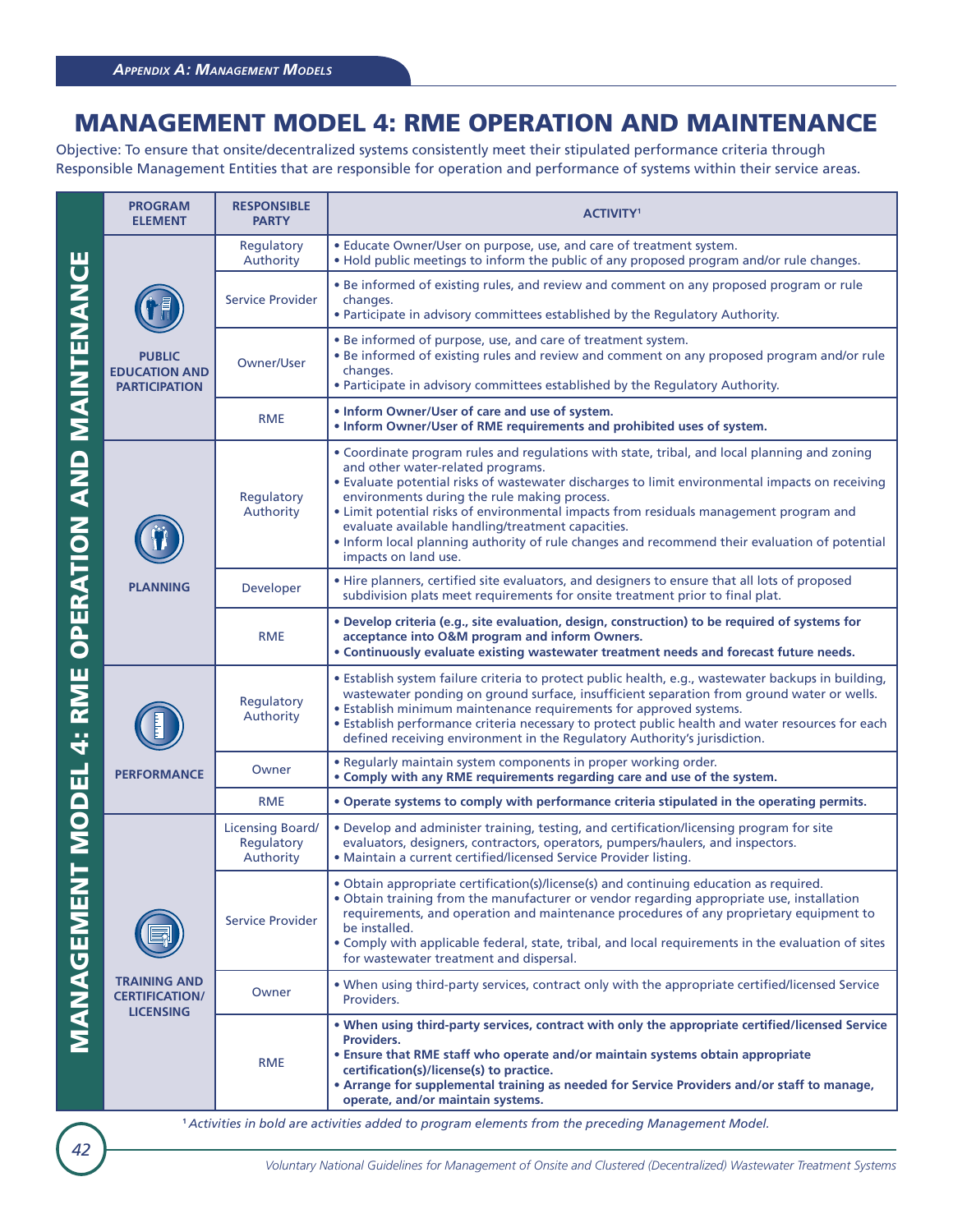| • Codify prescriptive requirements for site evaluation procedures.<br>• Codify criteria for treatment site characteristics suitable for permitted designs that will<br>prevent unacceptable impacts on ground and surface water resources.<br>• Establish the defining characteristics of each receiving environment in the Regulatory<br>Regulatory<br><b>NANGEMENT MODEL 4: RNE OPERATION AND</b><br>Authority<br>Authority's jurisdiction.<br>. Approve and oversee site evaluation procedures required by RME for system acceptance<br>in the O&M program to ensure that system designs are appropriate for the sites and their<br>stipulated performance criteria.<br>. Obtain certification/license to practice.<br>. Describe site and soil characteristics, determine suitability of site with respect to code<br>requirements, and estimate site's hydraulic and treatment capacity.<br><b>Site Evaluator</b><br><b>SITE</b><br><b>EVALUATION</b><br>• Comply with applicable federal, state, tribal, and local requirements in the evaluation of sites<br>for wastewater treatment and dispersal.<br>. Hire a certified/licensed site evaluator to perform site evaluation.<br>. Comply with any additional siting requirements established by RME for system acceptance in<br>Owner<br>the O&M program.<br>. Codify prescriptive, pre-engineered designs that are suitable for treatment sites that meet the<br>appropriate prescriptive site criteria.<br>• Administer a plan review program for engineered designs to meet stipulated performance<br>Regulatory<br>Authority<br>criteria.<br>• Require submission of routine operation and emergency contingency plans that will sustain<br>system performance and avoid unpermitted discharges.<br>· Obtain certification/license to practice.<br>. Design treatment system that is compatible with the site and soil characteristics described by<br>the site evaluator.<br>Designer<br><b>DESIGN</b><br>• Comply with applicable federal, state, tribal, and local requirements in the design of<br>wastewater treatment and dispersal systems.<br>• Hire a certified/licensed designer to prepare system design.<br>• Comply with any additional design requirements established by the RME for system<br>Owner<br>acceptance in the O&M program.<br>• Administer a permitting program for system construction, including Regulatory Authority<br>review of proposed system siting and design plans.<br>. Require designer of record to certify that completed system construction is in substantial<br>compliance with approved plans and specifications.<br>Regulatory<br>Authority<br>. Require that record drawings of constructed system be submitted to the Regulatory Authority<br>by Owner.<br>. Require Owner to submit a copy of system O&M manual to the Regulatory Authority and<br>RME.<br><b>NAINTENANCE</b><br>· Obtain certification/license to practice.<br>• Construct system in accordance with the approved plans and specifications.<br>• Prepare record drawings of completed system and submit to Owner.<br>Contractor/<br>. Provide Owner with an O&M manual describing component manufacturer's maintenance and<br><b>Installer</b><br>troubleshooting requirements/recommendations.<br>• Comply with applicable federal, state, tribal, and local requirements in the design and<br>construction of wastewater treatment and dispersal systems.<br><b>CONSTRUCTION</b><br>• Approve proposed field changes and submit to Owner.<br>Designer of<br>• Certify that construction of the system is substantially in conformance with the approved<br>Record<br>plans and specifications.<br>. Comply with any additional construction requirements established by the RME for system<br>acceptance in the O&M program.<br>. Hire a certified/licensed designer to prepare system design.<br>Owner<br>• Submit final record drawings of constructed system to Regulatory Authority.<br>• Submit a copy of the system O&M manual to the Regulatory Authority and RME to record<br>required maintenance. | <b>PROGRAM</b><br><b>ELEMENT</b> | <b>RESPONSIBLE</b><br><b>PARTY</b> | <b>ACTIVITY</b> <sup>1</sup> |  |
|----------------------------------------------------------------------------------------------------------------------------------------------------------------------------------------------------------------------------------------------------------------------------------------------------------------------------------------------------------------------------------------------------------------------------------------------------------------------------------------------------------------------------------------------------------------------------------------------------------------------------------------------------------------------------------------------------------------------------------------------------------------------------------------------------------------------------------------------------------------------------------------------------------------------------------------------------------------------------------------------------------------------------------------------------------------------------------------------------------------------------------------------------------------------------------------------------------------------------------------------------------------------------------------------------------------------------------------------------------------------------------------------------------------------------------------------------------------------------------------------------------------------------------------------------------------------------------------------------------------------------------------------------------------------------------------------------------------------------------------------------------------------------------------------------------------------------------------------------------------------------------------------------------------------------------------------------------------------------------------------------------------------------------------------------------------------------------------------------------------------------------------------------------------------------------------------------------------------------------------------------------------------------------------------------------------------------------------------------------------------------------------------------------------------------------------------------------------------------------------------------------------------------------------------------------------------------------------------------------------------------------------------------------------------------------------------------------------------------------------------------------------------------------------------------------------------------------------------------------------------------------------------------------------------------------------------------------------------------------------------------------------------------------------------------------------------------------------------------------------------------------------------------------------------------------------------------------------------------------------------------------------------------------------------------------------------------------------------------------------------------------------------------------------------------------------------------------------------------------------------------------------------------------------------------------------------------------------------------------------------------------------------------------------------------------------------------------------------------------------------------------------------------------------------------------------------------------------------------------------------------------------------------------------------------------------------------------------------------------------------------------------------------------------------------------------------------------------------|----------------------------------|------------------------------------|------------------------------|--|
|                                                                                                                                                                                                                                                                                                                                                                                                                                                                                                                                                                                                                                                                                                                                                                                                                                                                                                                                                                                                                                                                                                                                                                                                                                                                                                                                                                                                                                                                                                                                                                                                                                                                                                                                                                                                                                                                                                                                                                                                                                                                                                                                                                                                                                                                                                                                                                                                                                                                                                                                                                                                                                                                                                                                                                                                                                                                                                                                                                                                                                                                                                                                                                                                                                                                                                                                                                                                                                                                                                                                                                                                                                                                                                                                                                                                                                                                                                                                                                                                                                                                                              |                                  |                                    |                              |  |
|                                                                                                                                                                                                                                                                                                                                                                                                                                                                                                                                                                                                                                                                                                                                                                                                                                                                                                                                                                                                                                                                                                                                                                                                                                                                                                                                                                                                                                                                                                                                                                                                                                                                                                                                                                                                                                                                                                                                                                                                                                                                                                                                                                                                                                                                                                                                                                                                                                                                                                                                                                                                                                                                                                                                                                                                                                                                                                                                                                                                                                                                                                                                                                                                                                                                                                                                                                                                                                                                                                                                                                                                                                                                                                                                                                                                                                                                                                                                                                                                                                                                                              |                                  |                                    |                              |  |
|                                                                                                                                                                                                                                                                                                                                                                                                                                                                                                                                                                                                                                                                                                                                                                                                                                                                                                                                                                                                                                                                                                                                                                                                                                                                                                                                                                                                                                                                                                                                                                                                                                                                                                                                                                                                                                                                                                                                                                                                                                                                                                                                                                                                                                                                                                                                                                                                                                                                                                                                                                                                                                                                                                                                                                                                                                                                                                                                                                                                                                                                                                                                                                                                                                                                                                                                                                                                                                                                                                                                                                                                                                                                                                                                                                                                                                                                                                                                                                                                                                                                                              |                                  |                                    |                              |  |
|                                                                                                                                                                                                                                                                                                                                                                                                                                                                                                                                                                                                                                                                                                                                                                                                                                                                                                                                                                                                                                                                                                                                                                                                                                                                                                                                                                                                                                                                                                                                                                                                                                                                                                                                                                                                                                                                                                                                                                                                                                                                                                                                                                                                                                                                                                                                                                                                                                                                                                                                                                                                                                                                                                                                                                                                                                                                                                                                                                                                                                                                                                                                                                                                                                                                                                                                                                                                                                                                                                                                                                                                                                                                                                                                                                                                                                                                                                                                                                                                                                                                                              |                                  |                                    |                              |  |
|                                                                                                                                                                                                                                                                                                                                                                                                                                                                                                                                                                                                                                                                                                                                                                                                                                                                                                                                                                                                                                                                                                                                                                                                                                                                                                                                                                                                                                                                                                                                                                                                                                                                                                                                                                                                                                                                                                                                                                                                                                                                                                                                                                                                                                                                                                                                                                                                                                                                                                                                                                                                                                                                                                                                                                                                                                                                                                                                                                                                                                                                                                                                                                                                                                                                                                                                                                                                                                                                                                                                                                                                                                                                                                                                                                                                                                                                                                                                                                                                                                                                                              |                                  |                                    |                              |  |
|                                                                                                                                                                                                                                                                                                                                                                                                                                                                                                                                                                                                                                                                                                                                                                                                                                                                                                                                                                                                                                                                                                                                                                                                                                                                                                                                                                                                                                                                                                                                                                                                                                                                                                                                                                                                                                                                                                                                                                                                                                                                                                                                                                                                                                                                                                                                                                                                                                                                                                                                                                                                                                                                                                                                                                                                                                                                                                                                                                                                                                                                                                                                                                                                                                                                                                                                                                                                                                                                                                                                                                                                                                                                                                                                                                                                                                                                                                                                                                                                                                                                                              |                                  |                                    |                              |  |
|                                                                                                                                                                                                                                                                                                                                                                                                                                                                                                                                                                                                                                                                                                                                                                                                                                                                                                                                                                                                                                                                                                                                                                                                                                                                                                                                                                                                                                                                                                                                                                                                                                                                                                                                                                                                                                                                                                                                                                                                                                                                                                                                                                                                                                                                                                                                                                                                                                                                                                                                                                                                                                                                                                                                                                                                                                                                                                                                                                                                                                                                                                                                                                                                                                                                                                                                                                                                                                                                                                                                                                                                                                                                                                                                                                                                                                                                                                                                                                                                                                                                                              |                                  |                                    |                              |  |
|                                                                                                                                                                                                                                                                                                                                                                                                                                                                                                                                                                                                                                                                                                                                                                                                                                                                                                                                                                                                                                                                                                                                                                                                                                                                                                                                                                                                                                                                                                                                                                                                                                                                                                                                                                                                                                                                                                                                                                                                                                                                                                                                                                                                                                                                                                                                                                                                                                                                                                                                                                                                                                                                                                                                                                                                                                                                                                                                                                                                                                                                                                                                                                                                                                                                                                                                                                                                                                                                                                                                                                                                                                                                                                                                                                                                                                                                                                                                                                                                                                                                                              |                                  |                                    |                              |  |
|                                                                                                                                                                                                                                                                                                                                                                                                                                                                                                                                                                                                                                                                                                                                                                                                                                                                                                                                                                                                                                                                                                                                                                                                                                                                                                                                                                                                                                                                                                                                                                                                                                                                                                                                                                                                                                                                                                                                                                                                                                                                                                                                                                                                                                                                                                                                                                                                                                                                                                                                                                                                                                                                                                                                                                                                                                                                                                                                                                                                                                                                                                                                                                                                                                                                                                                                                                                                                                                                                                                                                                                                                                                                                                                                                                                                                                                                                                                                                                                                                                                                                              |                                  |                                    |                              |  |
| <sup>1</sup> Activities in bold are activities added to program elements from the preceding Management Model.                                                                                                                                                                                                                                                                                                                                                                                                                                                                                                                                                                                                                                                                                                                                                                                                                                                                                                                                                                                                                                                                                                                                                                                                                                                                                                                                                                                                                                                                                                                                                                                                                                                                                                                                                                                                                                                                                                                                                                                                                                                                                                                                                                                                                                                                                                                                                                                                                                                                                                                                                                                                                                                                                                                                                                                                                                                                                                                                                                                                                                                                                                                                                                                                                                                                                                                                                                                                                                                                                                                                                                                                                                                                                                                                                                                                                                                                                                                                                                                |                                  |                                    |                              |  |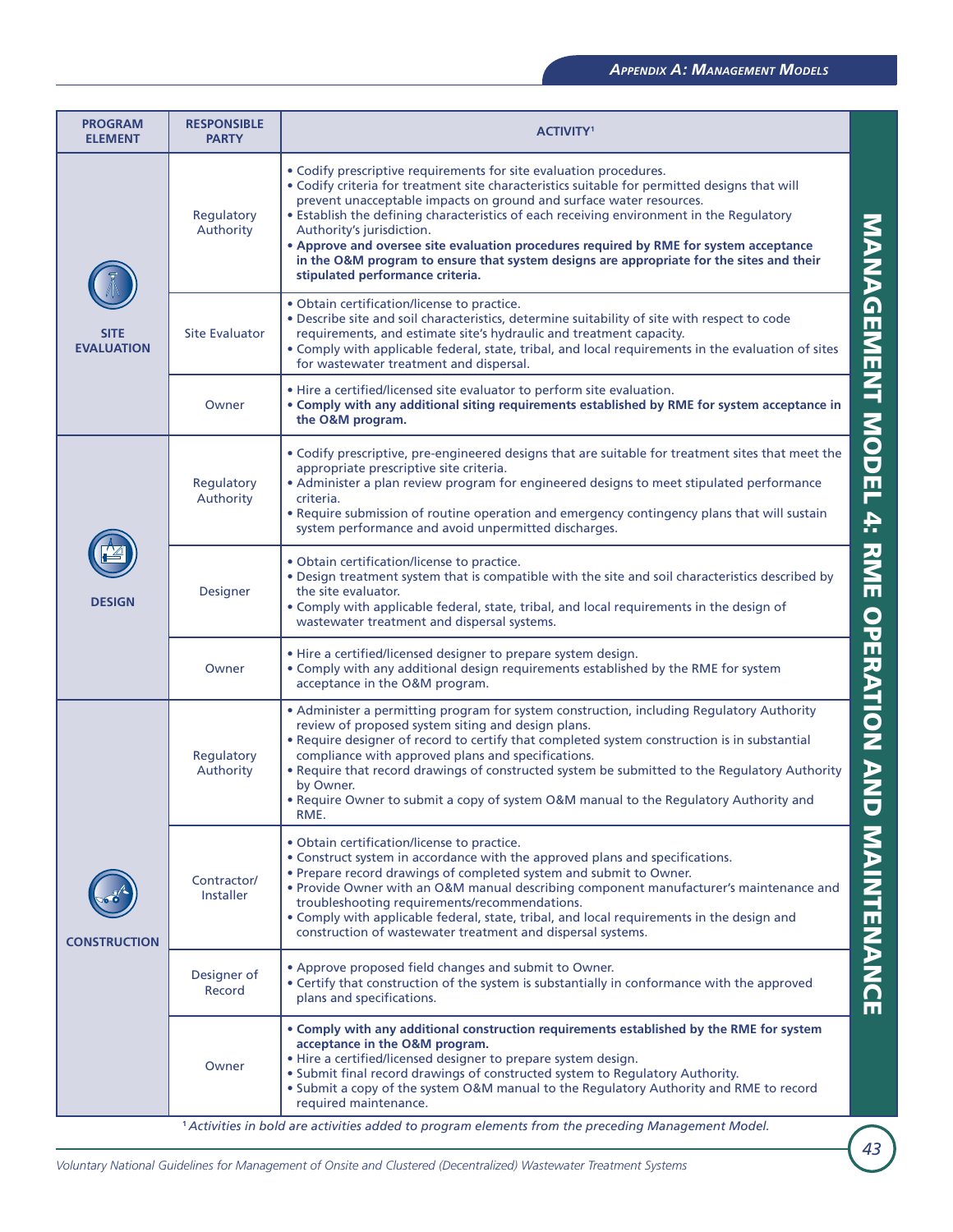|                         | <b>PROGRAM</b><br><b>ELEMENT</b>                              | <b>RESPONSIBLE</b><br><b>PARTY</b> | <b>ACTIVITY<sup>1</sup></b>                                                                                                                                                                                                                                                                                                                                                                                                                                                                                                                                                                                                          |
|-------------------------|---------------------------------------------------------------|------------------------------------|--------------------------------------------------------------------------------------------------------------------------------------------------------------------------------------------------------------------------------------------------------------------------------------------------------------------------------------------------------------------------------------------------------------------------------------------------------------------------------------------------------------------------------------------------------------------------------------------------------------------------------------|
|                         |                                                               | Regulatory<br>Authority            | . Provide Owner/User with educational materials regarding system use and care.<br>. Administer a program of renewable/revocable operating permits that are issued to RME,<br>stipulating system performance criteria, compliance monitoring reporting schedule, term of<br>permit, and renewal option upon documented compliance with operating permit stipulations.<br>. Track and review compliance monitoring reports to ensure that systems are operating in<br>accordance with operating permits.<br>. Consider replacing individual system operating permits with general permits issued to the<br>RME for classes of systems. |
| OPERATION AND MAINTENAN |                                                               | Operator                           | . Inspect and service the system as necessary in accordance with the submitted O&M manual<br>and/or operating permit stipulations.<br>• Perform system monitoring as stipulated in RME's operating permit.<br>• Certify to RME that the required maintenance and monitoring was performed in a timely<br>manner and noting any system deficiencies.<br>• Comply with applicable federal, state, tribal, and local requirements in the operation and<br>maintenance of the treatment and dispersal system.                                                                                                                            |
|                         | <b>OPERATION &amp;</b><br><b>MAINTENANCE</b>                  | Pumper/Hauler                      | · Obtain certification/license to practice.<br>• Inspect and service system as necessary.<br>• Comply with applicable federal, state, tribal, and local requirements in the operation and<br>maintenance of treatment and dispersal system.                                                                                                                                                                                                                                                                                                                                                                                          |
|                         |                                                               | Owner/User                         | . Follow recommendations provided by Regulatory Authority, Service Providers, and/or Owner<br>to ensure that undesirable or prohibited materials are not discharged to system.<br>• Maintain system components in proper working order.<br>• Comply with any RME requirements regarding care and use of system.                                                                                                                                                                                                                                                                                                                      |
| ш                       |                                                               | <b>RME</b>                         | • Operate and maintain systems in accordance with the stipulated operating permit<br>requirements.<br>. Submit compliance monitoring reports to the Regulatory Authority according to the schedule<br>stipulated in the operating permit.<br>• Hire a certified/licensed pumper/hauler or operator to maintain system.                                                                                                                                                                                                                                                                                                               |
| $-4$ : RM               |                                                               | Regulatory<br>Authority            | • Administer a tracking system for residuals hauling, treatment, and disposal and review to<br>evaluate compliance with 40 CFR Part 503 Use and Disposal of Sewage Sludge, 40 CFR Part<br>257, and applicable state, tribal, and local requirements.<br>. Inventory available residuals handling/treatment capacities and develop contingency plans to<br>ensure that sufficient capacities are always available.                                                                                                                                                                                                                    |
|                         |                                                               | Pumper/Hauler                      | . Comply with applicable federal, state, tribal, and local requirements in the pumping, hauling,<br>treatment, and disposal of wastewater treatment system residuals.                                                                                                                                                                                                                                                                                                                                                                                                                                                                |
| MODEI                   | <b>RESIDUALS</b><br><b>MANAGEMENT</b>                         | <b>RME</b>                         | • Hire a certified/licensed pumper/hauler to remove, treat, and dispose of residuals.<br>. Comply with applicable federal, state, tribal, and local requirements in the pumping, hauling,<br>treatment, and disposal of treatment system residuals.<br>. Inventory available residuals handling/treatment capacities and develop contingency plans<br>when insufficient capacities are available.                                                                                                                                                                                                                                    |
| MANAGEMENT              | <b>COMPLIANCE</b><br><b>INSPECTIONS/</b><br><b>MONITORING</b> | Regulatory<br>Authority            | • Perform inspection programs at point-of-sale, change-in-use of properties, "targeted areas,"<br>and/or systems reported to be in violation.<br>• Conduct compliance inspections of residuals hauling, treatment, and disposal.<br>• Administer a program to monitor timely submittals of acceptable compliance maintenance<br>reports.<br>. Perform system inspections randomly and/or at time of operating permit renewal.                                                                                                                                                                                                        |
|                         |                                                               | Inspector                          | . Obtain certification/license to practice.<br>. Perform system compliance inspections for RME in accordance with prevailing Regulatory<br><b>Authority requirements.</b>                                                                                                                                                                                                                                                                                                                                                                                                                                                            |
|                         |                                                               | <b>RME</b>                         | . Submit compliance monitoring reports to the Regulatory Authority as stipulated in operating<br>permit.<br>. Submit compliance inspection report signed/sealed by a certified/licensed inspector prior to<br>applying for renewal of operating permit.<br>. Conduct regular reviews of management program with Owner/User and Regulatory<br>Authority to optimize system operation program.<br>. Hire a certified/licensed inspector to inspect system compliance status.                                                                                                                                                           |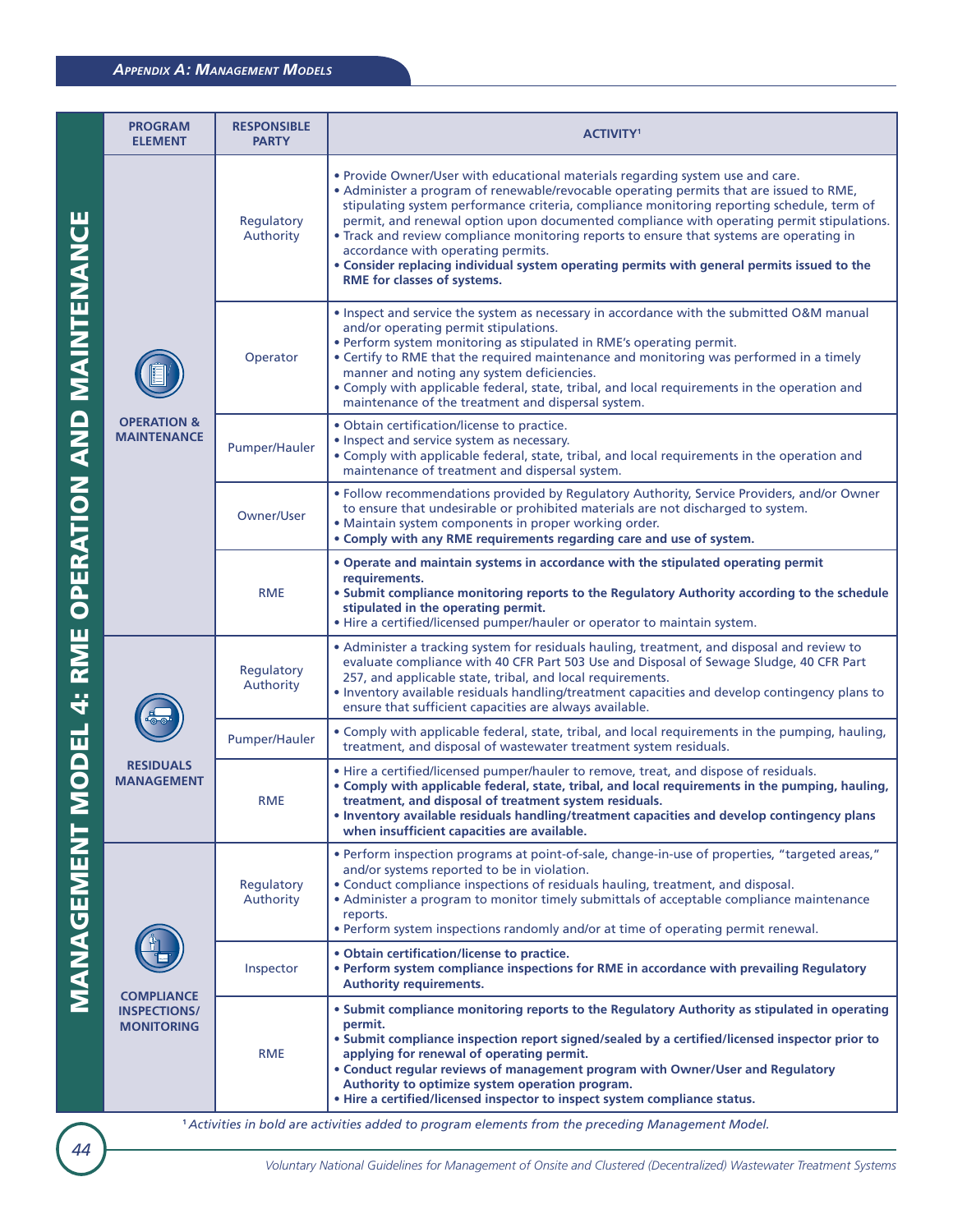| <b>PROGRAM</b><br><b>ELEMENT</b>                              | <b>RESPONSIBLE</b><br><b>PARTY</b> | <b>ACTIVITY<sup>1</sup></b>                                                                                                                                                                                                                                                                                                                                                                                                                                                                                                                                               |                          |
|---------------------------------------------------------------|------------------------------------|---------------------------------------------------------------------------------------------------------------------------------------------------------------------------------------------------------------------------------------------------------------------------------------------------------------------------------------------------------------------------------------------------------------------------------------------------------------------------------------------------------------------------------------------------------------------------|--------------------------|
|                                                               | Regulatory<br>Authority            | . Negotiate compliance schedules with RME for correcting documented noncompliance items.<br>• Administer enforcement program including fines and/or penalties for failure to comply with<br>compliance requirements.<br>. Obtain necessary authority to enter property to correct imminent threats to public health if<br>the Owner/User fails to comply.<br>• Require system inspection by certified inspector at time of operating permit renewal.<br>. Negotiate compliance schedules with RME, Owner/User, or both, for correcting documented<br>noncompliance items. | MANAGEMENT MODEL 4:      |
|                                                               | Designer                           | • Provide Owner/RME with documents (drawings, specifications, modifications, etc.) that may<br>be required by the Regulatory Authority prior to corrective actions.                                                                                                                                                                                                                                                                                                                                                                                                       |                          |
| <b>CORRECTIVE</b><br><b>ACTIONS</b>                           | Contractor/<br>Installer           | • Perform required repairs, modifications, and upgrades as necessary.                                                                                                                                                                                                                                                                                                                                                                                                                                                                                                     |                          |
|                                                               | Inspector                          | . Inspect treatment system for compliance with operating permit prior to permit renewal.                                                                                                                                                                                                                                                                                                                                                                                                                                                                                  |                          |
|                                                               | Owner                              | • Comply with terms and conditions of the negotiated compliance schedule for component<br>replacement/repairs.<br>• Submit required documents for corrective actions to Regulatory Authority.<br>. Hire appropriate certified/licensed Service Providers to perform required corrective actions.                                                                                                                                                                                                                                                                          |                          |
|                                                               | <b>RME</b>                         | • Comply with terms and conditions of the negotiated compliance schedule for system<br>performance.                                                                                                                                                                                                                                                                                                                                                                                                                                                                       |                          |
|                                                               | Regulatory<br>Authority            | • Administer a database inventory (locations, site evaluations, record drawings, permits,<br>performed maintenance, and inspection reports) of all systems.<br>. Maintain a residuals treatment and disposal tracking system.<br>. Maintain a current certified/licensed Service Provider listing that is available to the public.<br>• Administer a tracking system for operating permits.<br>• Administer a tracking database for compliance reports.<br>• Administer periodic financial, management, and technical audits of RME.                                      | <b>RNE OPERATION AND</b> |
|                                                               | Operator or<br>Inspector           | . Provide certified report of all maintenance and observed system deficiencies to RME.<br>. Provide certified report of all observed system deficiencies to Owner.<br>. Perform system monitoring as stipulated in RME's operating permit.                                                                                                                                                                                                                                                                                                                                |                          |
| <b>RECORD</b><br><b>KEEPING,</b>                              | Pumper/Hauler                      | • Prepare and submit records of residuals handling as required.                                                                                                                                                                                                                                                                                                                                                                                                                                                                                                           |                          |
| <b>INVENTORY, &amp;</b><br><b>REPORTING</b>                   | Owner                              | • Maintain approved record drawings and O&M manual of system.<br>· Maintain maintenance records of system.<br>. Provide drawings, specifications, O&M manual, and maintenance records to new property<br>owner at time of property transfer.                                                                                                                                                                                                                                                                                                                              | MAINTENANCE              |
|                                                               | <b>RME</b>                         | • Maintain system monitoring and service records.<br>. Inventory, collect, and provide permit information to Regulatory Authority.                                                                                                                                                                                                                                                                                                                                                                                                                                        |                          |
| <b>FINANCIAL</b><br><b>ASSISTANCE &amp;</b><br><b>FUNDING</b> | Regulatory<br>Authority            | . Provide the legal and financial support to sustain the management program.<br>. Provide a listing of financial assistance programs available to Owner/User and the qualifying<br>criteria for each program.<br>. Consider implementing a state or local financing program to assist Owners in upgrading their<br>systems.                                                                                                                                                                                                                                               |                          |
|                                                               | <b>RME</b>                         | . Conduct regular reviews of management program with Owner/User and Regulatory<br>Authority to optimize operations.                                                                                                                                                                                                                                                                                                                                                                                                                                                       |                          |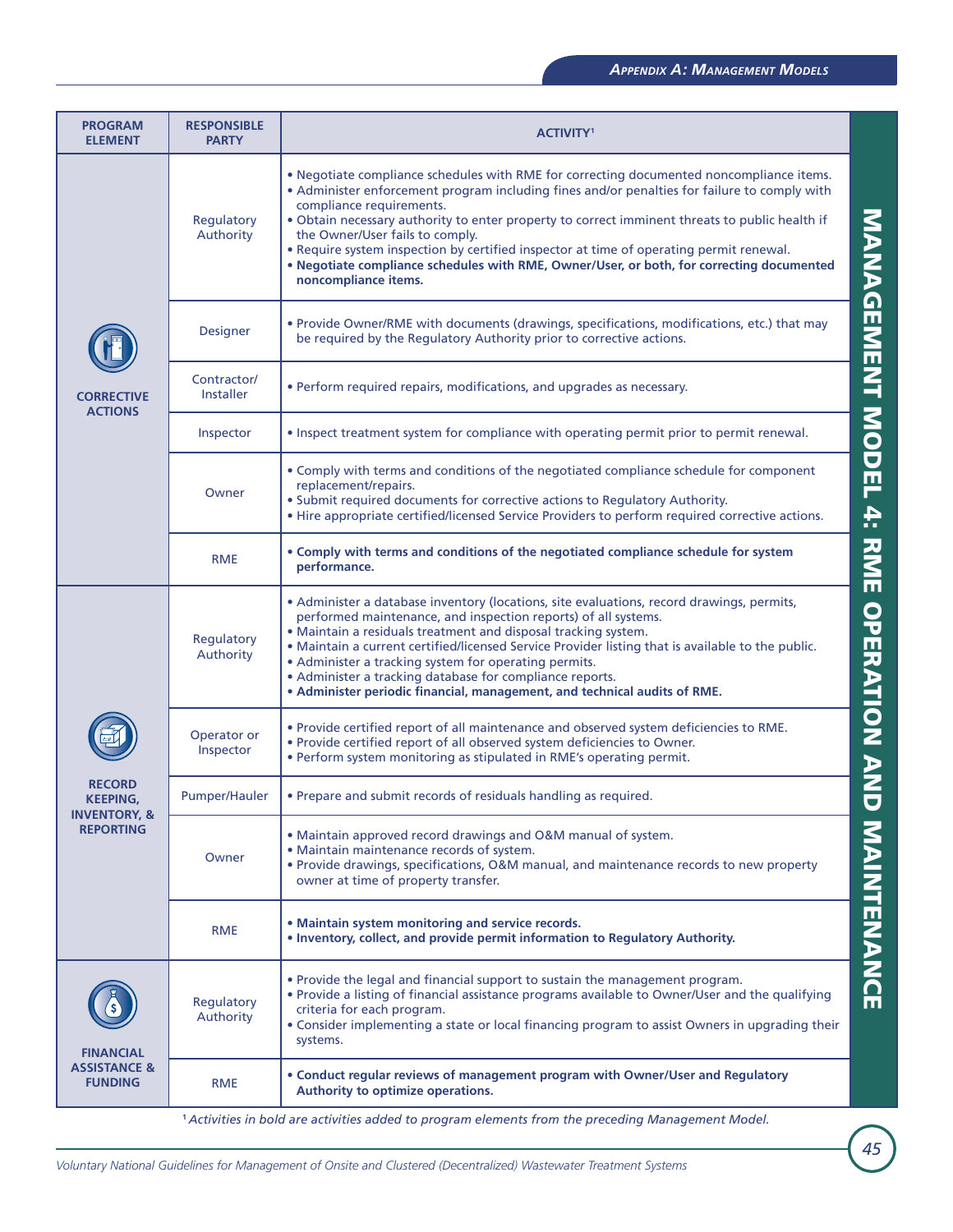### **MANAGEMENT MODEL 5: RME OWNERSHIP**

Objective: To provide professional management of the planning, siting, design, construction, operation, and maintenance of onsite/decentralized systems through Responsible Management Entities that own and manage individual and clustered systems within their service areas.

| <b>5: RME OWNERSHIP</b><br><b>ANAGEMENT MODEL</b> | <b>PROGRAM</b><br><b>ELEMENT</b>                                 | <b>RESPONSIBLE</b><br><b>PARTY</b>          | <b>ACTIVITY</b> <sup>1</sup>                                                                                                                                                                                                                                                                                                                                                                                                                                                                                                                                 |
|---------------------------------------------------|------------------------------------------------------------------|---------------------------------------------|--------------------------------------------------------------------------------------------------------------------------------------------------------------------------------------------------------------------------------------------------------------------------------------------------------------------------------------------------------------------------------------------------------------------------------------------------------------------------------------------------------------------------------------------------------------|
|                                                   | <b>PUBLIC</b><br><b>EDUCATION AND</b><br><b>PARTICIPATION</b>    | Regulatory<br>Authority                     | • Educate Owner/User on purpose, use, and care of treatment system.<br>• Provide public review and comment periods of any proposed program and/or rule changes.                                                                                                                                                                                                                                                                                                                                                                                              |
|                                                   |                                                                  | Service Provider                            | • Be informed of existing rules, and review and comment on any proposed program or rule<br>changes.<br>• Participate in advisory committees established by the Regulatory Authority.                                                                                                                                                                                                                                                                                                                                                                         |
|                                                   |                                                                  | <b>RME</b>                                  | • Inform User of care and use of system.<br>• Inform User of RME requirements and prohibited uses of system.                                                                                                                                                                                                                                                                                                                                                                                                                                                 |
|                                                   |                                                                  | <b>User</b>                                 | . Be informed of purpose, use, and care of treatment system.                                                                                                                                                                                                                                                                                                                                                                                                                                                                                                 |
|                                                   | <b>PLANNING</b>                                                  | Regulatory<br>Authority                     | • Coordinate program rules and regulations with state, tribal, and local planning and zoning<br>and other water-related programs.<br>. Evaluate potential risks of wastewater discharges to limit environmental impacts on receiving<br>environments during the rule making process.<br>. Limit potential risks of environmental impacts from residuals management program and<br>evaluate available handling/treatment capacities.<br>• Inform local planning authority of rule changes and recommend their evaluation of potential<br>impacts on land use. |
|                                                   |                                                                  | Developer                                   | • Hire planners, certified site evaluators, and designers to ensure that all lots of proposed<br>subdivision plats meet requirements for onsite treatment prior to final plat.                                                                                                                                                                                                                                                                                                                                                                               |
|                                                   |                                                                  | <b>RME</b>                                  | . Continuously evaluate existing wastewater treatment needs and forecast future needs.<br>. Require developers to submit proposed subdivision plats to RME for review and comment to<br>ensure compatibility with RME requirements.<br>. Plan most cost-effective approach to meeting treatment needs through appropriate mix of<br>central sewerage, clusters, and individual onsite systems.                                                                                                                                                               |
|                                                   | <b>PERFORMANCE</b>                                               | Regulatory<br>Authority                     | • Establish system failure criteria to protect public health, e.g., wastewater backups in building,<br>wastewater ponding on ground surface, insufficient separation from ground water or wells.<br>• Establish minimum maintenance requirements for approved systems.<br>• Establish performance criteria necessary to protect public health and water resources for each<br>defined receiving environment in the Regulatory Authority's jurisdiction.                                                                                                      |
|                                                   |                                                                  | <b>RME</b>                                  | . Operate, maintain, and repair systems to comply with performance criteria stipulated in the<br>operating permits.                                                                                                                                                                                                                                                                                                                                                                                                                                          |
|                                                   |                                                                  | <b>User</b>                                 | • Comply with any RME requirements regarding care and use of the system.                                                                                                                                                                                                                                                                                                                                                                                                                                                                                     |
| Σ                                                 | <b>TRAINING AND</b><br><b>CERTIFICATION/</b><br><b>LICENSING</b> | Licensing Board/<br>Regulatory<br>Authority | . Develop and administer training, testing, and certification/licensing program for site<br>evaluators, designers, contractors, pumpers/haulers, inspectors, and operators.<br>· Maintain a current certified/licensed Service Provider listing.                                                                                                                                                                                                                                                                                                             |
|                                                   |                                                                  | <b>Service Provider</b>                     | . Obtain appropriate certification(s)/license(s) and continuing education as required.<br>. Obtain training from the manufacturer or vendor regarding appropriate use, installation<br>requirements, and operation and maintenance procedures of any proprietary equipment to<br>be installed.<br>. Comply with applicable federal, state, tribal, and local requirements in the evaluation of sites<br>for wastewater treatment and dispersal.                                                                                                              |
|                                                   |                                                                  | <b>RME</b>                                  | . When using-third party services, contract with only certified/licensed Service Providers.<br>. RME staff who site, design, construct, operate, and/or maintain systems must obtain<br>appropriate certification(s)/license(s) to practice.<br>• Arrange for supplemental training as needed for Service Providers and/or staff to manage,<br>operate, and/or maintain systems.                                                                                                                                                                             |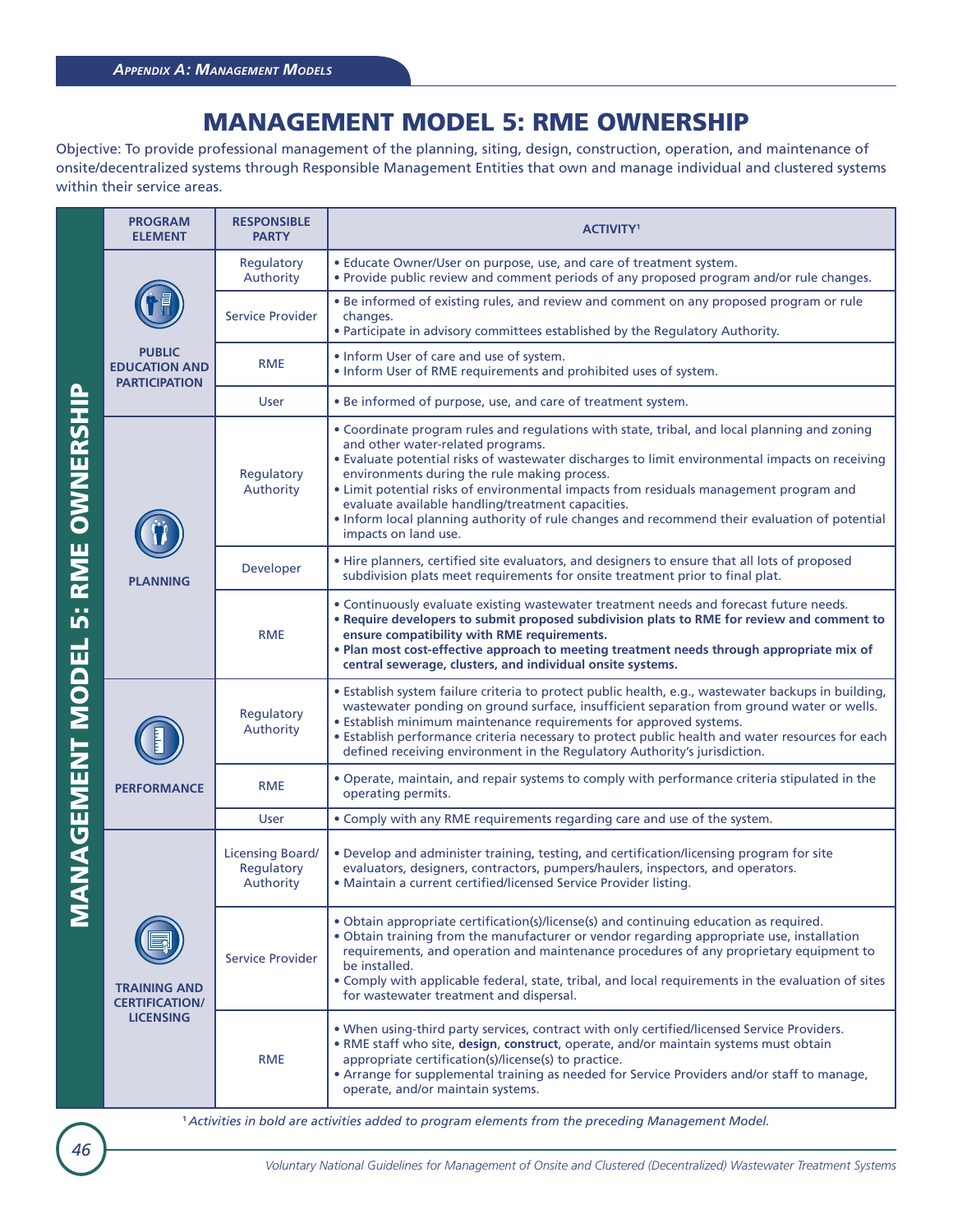| <b>PROGRAM</b><br><b>ELEMENT</b> | <b>RESPONSIBLE</b><br><b>PARTY</b> | <b>ACTIVITY</b> <sup>1</sup>                                                                                                                                                                                                                                                                                                                                                                                                                                                                                                                  |                  |
|----------------------------------|------------------------------------|-----------------------------------------------------------------------------------------------------------------------------------------------------------------------------------------------------------------------------------------------------------------------------------------------------------------------------------------------------------------------------------------------------------------------------------------------------------------------------------------------------------------------------------------------|------------------|
| <b>SITE</b><br><b>EVALUATION</b> | Regulatory<br>Authority            | • Codify prescriptive requirements for site evaluation procedures.<br>• Codify criteria for treatment site characteristics suitable for permitted designs that will<br>prevent unacceptable impacts on ground and surface water resources.<br>. Establish the defining characteristics of each receiving environment in the Regulatory<br>Authority's jurisdiction.<br>• Approve and oversee site evaluation procedures used by RME to ensure that system designs<br>are appropriate for the sites and their stipulated performance criteria. |                  |
|                                  | <b>Site Evaluator</b>              | • Obtain certification/license to practice.<br>. Describe site and soil characteristics, determine suitability of site with respect to code<br>requirements, and estimate site's hydraulic and treatment capacity.<br>. Comply with applicable federal, state, tribal, and local requirements in the evaluation of sites<br>for wastewater treatment and dispersal.                                                                                                                                                                           |                  |
|                                  | <b>RME</b>                         | . Hire a certified/licensed site evaluator to perform site evaluation.                                                                                                                                                                                                                                                                                                                                                                                                                                                                        |                  |
| <b>DESIGN</b>                    | Regulatory<br>Authority            | . Codify prescriptive, pre-engineered designs that are suitable for treatment sites that meet the<br>appropriate prescriptive site criteria.<br>• Administer the plan review program for engineered designs to meet stipulated performance<br>criteria.<br>. Require routine operation and emergency contingency plans that will sustain system<br>performance and avoid the submission of unpermitted discharges.                                                                                                                            | MANAGEMENT MODEL |
|                                  | Designer                           | · Obtain certification/license to practice.<br>. Design treatment system that is compatible with the site and soil characteristics described by<br>the site evaluator.<br>. Comply with applicable federal, state, tribal, and local requirements in the design of<br>wastewater treatment and dispersal systems.                                                                                                                                                                                                                             |                  |
|                                  | <b>RME</b>                         | . Hire a certified/licensed designer to prepare system design.                                                                                                                                                                                                                                                                                                                                                                                                                                                                                | <u>ហ្គ</u>       |
| <b>CONSTRUCTION</b>              | Regulatory<br>Design               | • Administer a permitting program for system construction, including Regulatory Authority<br>review of proposed system siting and design plans.<br>. Require designer of record to certify that completed system construction is in substantial<br>compliance with approved plans and specifications.<br>. Require that record drawings of constructed system be submitted to the Regulatory Authority<br>by RME.                                                                                                                             | <b>RNE OWNE</b>  |
|                                  | Contractor/<br><b>Installer</b>    | • Obtain certification/license to practice.<br>• Construct system in accordance with the approved plans and specifications.<br>. Prepare record drawings of completed system and submit to RME.<br>. Provide RME with an O&M manual describing component manufacturer's maintenance and<br>troubleshooting requirements/recommendations.<br>. Comply with applicable federal, state, tribal, and local requirements in the design and<br>construction of wastewater treatment and dispersal systems.                                          | スピエラ             |
|                                  | Designer of<br>Record              | • Approve proposed field changes and submit to RME.<br>• Certify that construction of the system is substantially in conformance with the approved<br>plans and specifications.                                                                                                                                                                                                                                                                                                                                                               |                  |
|                                  | <b>RME</b>                         | . Hire a certified/licensed designer to prepare system design.<br>• Submit final record drawings of constructed system to Regulatory Authority.<br>. Submit a copy of system O&M manual to the Regulatory Authority to record required<br>maintenance.                                                                                                                                                                                                                                                                                        |                  |
|                                  |                                    | <sup>1</sup> Activities in bold are activities added to program elements from the preceding Management Model.                                                                                                                                                                                                                                                                                                                                                                                                                                 |                  |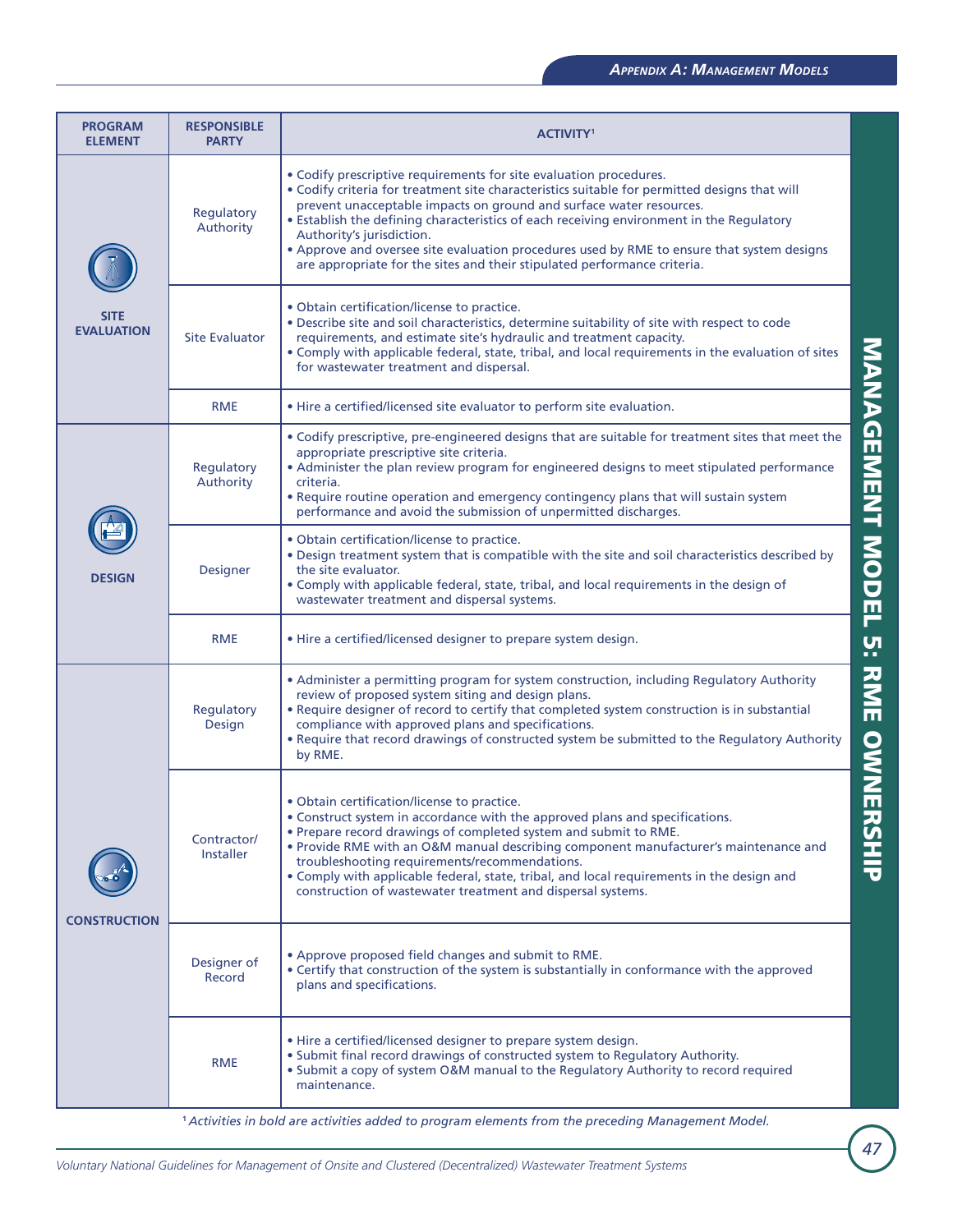| <b>5: RME OWNER</b><br><b>AGEMENT MODEI</b> | <b>PROGRAM</b><br><b>ELEMENT</b>                              | <b>RESPONSIBLE</b><br><b>PARTY</b> | <b>ACTIVITY<sup>1</sup></b>                                                                                                                                                                                                                                                                                                                                                                                                                                                                                                                                                                                         |
|---------------------------------------------|---------------------------------------------------------------|------------------------------------|---------------------------------------------------------------------------------------------------------------------------------------------------------------------------------------------------------------------------------------------------------------------------------------------------------------------------------------------------------------------------------------------------------------------------------------------------------------------------------------------------------------------------------------------------------------------------------------------------------------------|
|                                             |                                                               | Regulatory<br>Authority            | . Provide User with educational materials regarding system use and care.<br>• Administer a program of renewable/revocable operating permits that are issued to RME that<br>stipulate system performance, compliance monitoring reporting schedule, term of permit, and<br>renewal option upon documented compliance with operating permit stipulations.<br>. Track and review compliance monitoring reports to ensure that systems are operating in<br>accordance with operating permits.<br>. Consider replacing individual system operating permits with general permits issued to RME<br>for classes of systems. |
|                                             |                                                               | Operator                           | . Inspect and service system as necessary in accordance with the submitted O&M manual and/or<br>operating permit stipulations.<br>. Perform system monitoring as stipulated in RME's operating permit.<br>• Certify to RME that the required maintenance and monitoring were performed in a timely<br>manner and noting any system deficiencies.<br>. Comply with applicable federal, state, tribal, and local requirements in the operation and<br>maintenance of the treatment and dispersal system.                                                                                                              |
|                                             | <b>OPERATION &amp;</b><br><b>MAINTENANCE</b>                  | Pumper/Hauler                      | • Obtain certification/license to practice.<br>• Inspect and service system as necessary.<br>. Comply with applicable federal, state, tribal, and local requirements in the operation and<br>maintenance of the treatment and dispersal system.                                                                                                                                                                                                                                                                                                                                                                     |
|                                             |                                                               | <b>User</b>                        | . Follow recommendations provided by Regulatory Authority, Service Providers, and/or Owner<br>to ensure that undesirable or prohibited materials are not discharged to system.<br>• Comply with any RME requirements regarding care and use of system.                                                                                                                                                                                                                                                                                                                                                              |
|                                             |                                                               | <b>RME</b>                         | . Operate and maintain systems in accordance with the stipulated operating permit<br>requirements.<br>. Submit compliance monitoring reports to the Regulatory Authority according to the schedule<br>stipulated in the operating permit.<br>• Hire a certified/licensed pumper/hauler or operator to maintain system.                                                                                                                                                                                                                                                                                              |
|                                             | <b>RESIDUALS</b><br><b>MANAGEMENT</b>                         | Regulatory<br>Authority            | • Administer a tracking system for residuals hauling, treatment, and disposal and review to<br>evaluate compliance with 40 CFR Part 503 Use and Disposal of Sewage Sludge, 40 CFR Part<br>257, and applicable state, tribal, and local requirements.<br>. Inventory available residuals handling/treatment capacities and develop contingency plans<br>when capacities available are insufficient.                                                                                                                                                                                                                  |
|                                             |                                                               | <b>Pumper/ Hauler</b>              | . Comply with applicable federal, state, tribal, and local requirements in the pumping, hauling,<br>treatment, and disposal of wastewater treatment system residuals.                                                                                                                                                                                                                                                                                                                                                                                                                                               |
|                                             |                                                               | <b>RME</b>                         | • Hire a certified/licensed pumper/hauler to remove, treat, and dispose of residuals.<br>. Comply with applicable federal, state, tribal, and local requirements in the pumping, hauling,<br>treatment, and disposal of treatment system residuals.<br>. Inventory available residuals handling/treatment capacities and develop contingency plans<br>when capacities available are insufficient.                                                                                                                                                                                                                   |
|                                             | <b>COMPLIANCE</b><br><b>INSPECTIONS/</b><br><b>MONITORING</b> | Regulatory<br>Authority            | • Perform inspection programs at point-of-sale, change-in-use of properties, "targeted areas,"<br>and/or systems reported to be in violation.<br>• Conduct compliance inspections of residuals hauling, treatment, and disposal.<br>• Administer a program to monitor timely submittals of acceptable compliance maintenance<br>reports.<br>. Perform system inspections randomly and/or at the time of operating permit renewal.                                                                                                                                                                                   |
|                                             |                                                               | Inspector                          | · Obtain certification/license to practice.<br>• Perform system compliance inspections for RME in accordance with prevailing Regulatory<br>Authority requirements.                                                                                                                                                                                                                                                                                                                                                                                                                                                  |
|                                             |                                                               | <b>RME</b>                         | . Submit compliance monitoring reports to Regulatory Authority as stipulated in operating<br>permit.<br>• Submit a compliance inspection report signed/sealed by a certified/licensed inspector prior to<br>applying for renewal of operating permit.<br>• Conduct regular reviews of management program with Regulatory Authority to optimize<br>system operation program.<br>• Hire a certified/licensed inspector to inspect system compliance status.                                                                                                                                                           |